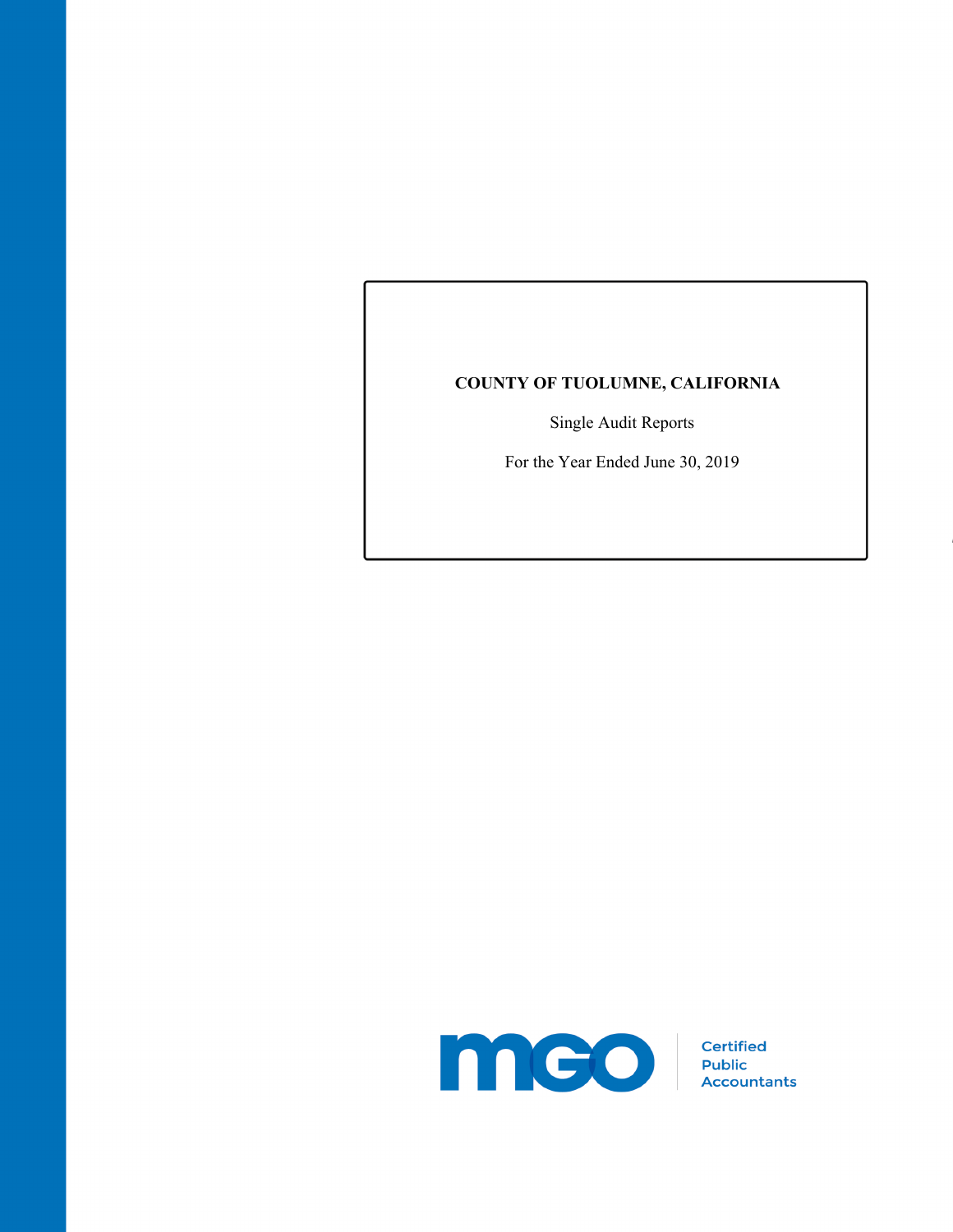# **COUNTY OF TUOLUMNE, CALIFORNIA For the Year Ended June 30, 2019**

# *Table of Contents*

# *Page(s)*

| Independent Auditor's Report on Internal Control Over Financial Reporting<br>and on Compliance and Other Matters Based on an Audit of Financial<br>Statements Performed in Accordance With Government Auditing Standards 1-2 |  |
|------------------------------------------------------------------------------------------------------------------------------------------------------------------------------------------------------------------------------|--|
| Independent Auditor's Report on Compliance for Each Major Federal Program;<br>Report on Internal Control Over Compliance; and Report on the Schedule of                                                                      |  |
|                                                                                                                                                                                                                              |  |
|                                                                                                                                                                                                                              |  |
|                                                                                                                                                                                                                              |  |
|                                                                                                                                                                                                                              |  |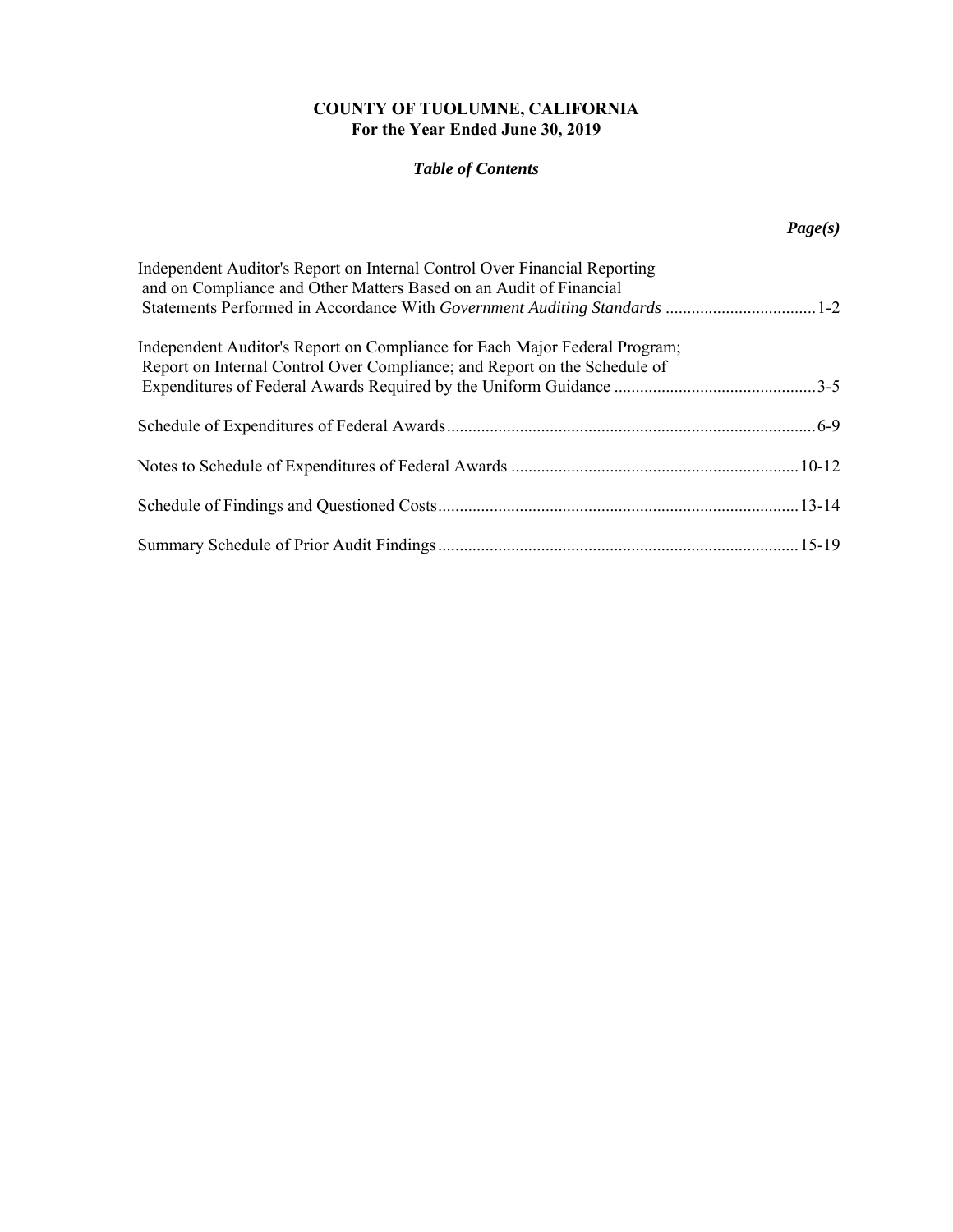

## **Independent Auditor's Report on Internal Control Over Financial Reporting and on Compliance and Other Matters Based on an Audit of Financial Statements Performed in Accordance With** *Government Auditing Standards*

To the Board of Supervisors and Grand Jury County of Tuolumne Sonora, California

We have audited, in accordance with auditing standards generally accepted in the United States of America and the standards applicable to financial audits contained in *Government Auditing Standards* issued by the Comptroller General of the United States, the financial statements of the governmental activities, the business-type activities, each major fund, and the aggregate remaining fund information of the County of Tuolumne, California (County), as of and for the year ended June 30, 2019, and the related notes to the financial statements, which collectively comprise the County's basic financial statements, and have issued our report thereon dated July 2, 2020.

## **Internal Control Over Financial Reporting**

In planning and performing our audit of the financial statements, we considered the County's internal control over financial reporting (internal control) to determine the audit procedures that are appropriate in the circumstances for the purpose of expressing our opinions on the financial statements, but not for the purpose of expressing an opinion on the effectiveness of the County's internal control. Accordingly, we do not express an opinion on the effectiveness of the County's internal control.

A *deficiency in internal control* exists when the design or operation of a control does not allow management or employees, in the normal course of performing their assigned functions, to prevent, or detect and correct, misstatements on a timely basis. A *material weakness* is a deficiency, or a combination of deficiencies, in internal control, such that there is a reasonable possibility that a material misstatement of the entity's financial statements will not be prevented, or detected and corrected on a timely basis. A *significant deficiency* is a deficiency, or a combination of deficiencies, in internal control that is less severe than a material weakness, yet important enough to merit attention by those charged with governance.

Our consideration of internal control was for the limited purpose described in the first paragraph of this section and was not designed to identify all deficiencies in internal control that might be material weaknesses or significant deficiencies. Given these limitations, during our audit we did not identify any deficiencies in internal control that we consider to be material weaknesses. However, material weaknesses may exist that have not been identified.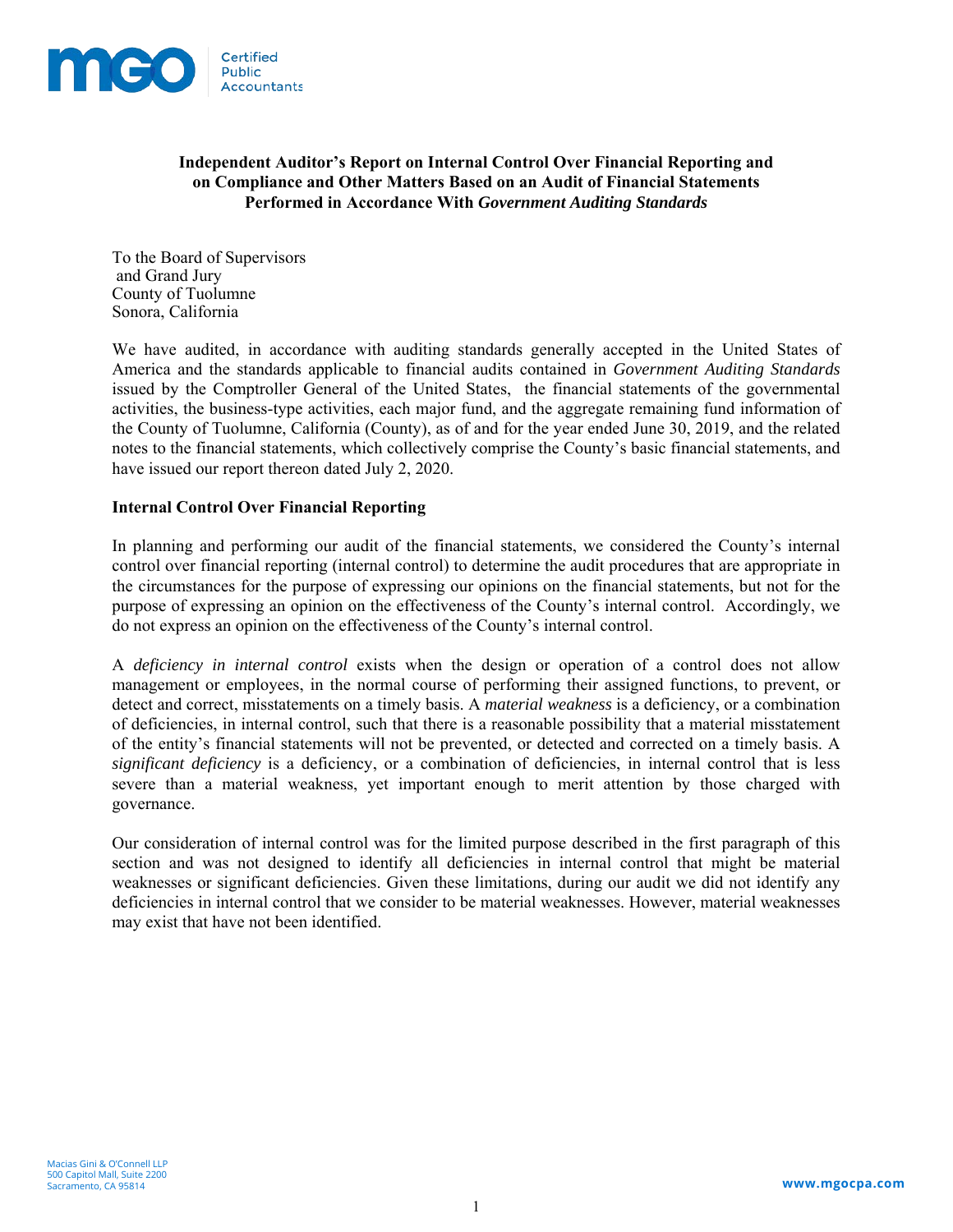### **Compliance and Other Matters**

As part of obtaining reasonable assurance about whether the County's financial statements are free from material misstatement, we performed tests of its compliance with certain provisions of laws, regulations, contracts, and grant agreements, noncompliance with which could have a direct and material effect on the determination of financial statement amounts. However, providing an opinion on compliance with those provisions was not an objective of our audit, and accordingly, we do not express such an opinion. The results of our tests disclosed no instances of noncompliance or other matters that are required to be reported under *Government Auditing Standard*s.

### **Purpose of this Report**

The purpose of this report is solely to describe the scope of our testing of internal control and compliance and the results of that testing, and not to provide an opinion on the effectiveness of the entity's internal control or on compliance. This report is an integral part of an audit performed in accordance with *Government Auditing Standards* in considering the entity's internal control and compliance. Accordingly, this communication is not suitable for any other purpose.

Macias Gini & O'Connell LAP

Sacramento, California July 2, 2020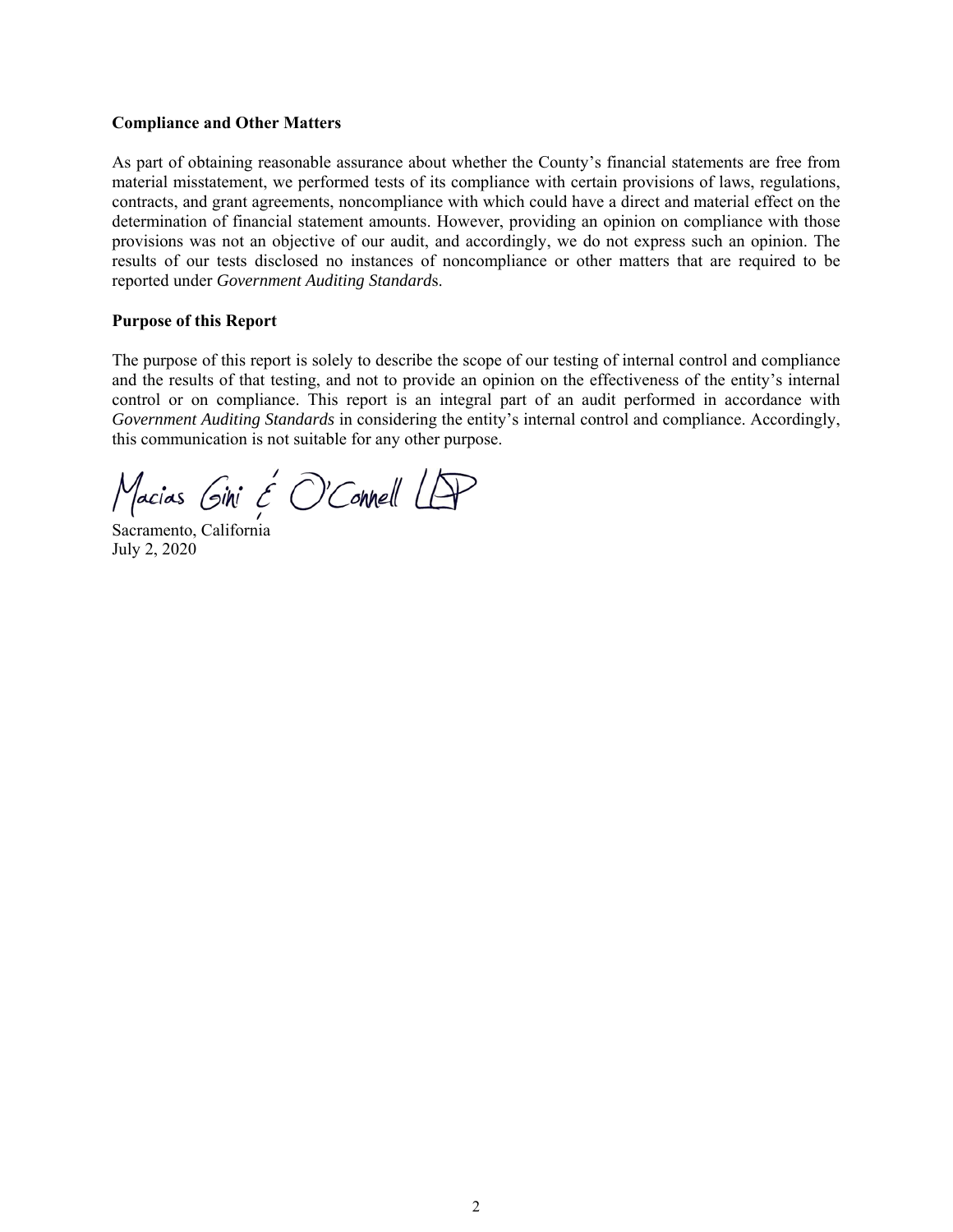

## **Independent Auditor's Report on Compliance for Each Major Federal Program; Report on Internal Control Over Compliance; and Report on the Schedule of Expenditures of Federal Awards Required by the Uniform Guidance**

To the Board of Supervisors and Grand Jury County of Tuolumne Sonora, California

## **Report on Compliance for Each Major Federal Program**

We have audited the County of Tuolumne, California's (County) compliance with the types of compliance requirements described in the *OMB Compliance Supplement* that could have a direct and material effect on each of the County's major federal programs for the year ended June 30, 2019. The County's major federal programs are identified in the summary of auditor's results section of the accompanying schedule of findings and questioned costs.

### *Management's Responsibility*

Management is responsible for compliance with federal statutes, regulations, and the terms and conditions of its federal awards applicable to its federal programs.

### *Auditor's Responsibility*

Our responsibility is to express an opinion on compliance for each of the County's major federal programs based on our audit of the types of compliance requirements referred to above. We conducted our audit of compliance in accordance with auditing standards generally accepted in the United States of America; the standards applicable to financial audits contained in *Government Auditing Standards*, issued by the Comptroller General of the United States; and the audit requirements of Title 2 U.S. *Code of Federal Regulations* Part 200, *Uniform Administrative Requirements, Cost Principles, and Audit Requirements for Federal Awards* (Uniform Guidance)*.* Those standards and the Uniform Guidance require that we plan and perform the audit to obtain reasonable assurance about whether noncompliance with the types of compliance requirements referred to above that could have a direct and material effect on a major federal program occurred. An audit includes examining, on a test basis, evidence about the County's compliance with those requirements and performing such other procedures as we considered necessary in the circumstances.

We believe that our audit provides a reasonable basis for our opinion on compliance for each major federal program. However, our audit does not provide a legal determination of the County's compliance.

### *Opinion on Each Major Federal Program*

In our opinion, the County complied, in all material respects, with the types of compliance requirements referred to above that could have a direct and material effect on each of its major federal programs for the year ended June 30, 2019.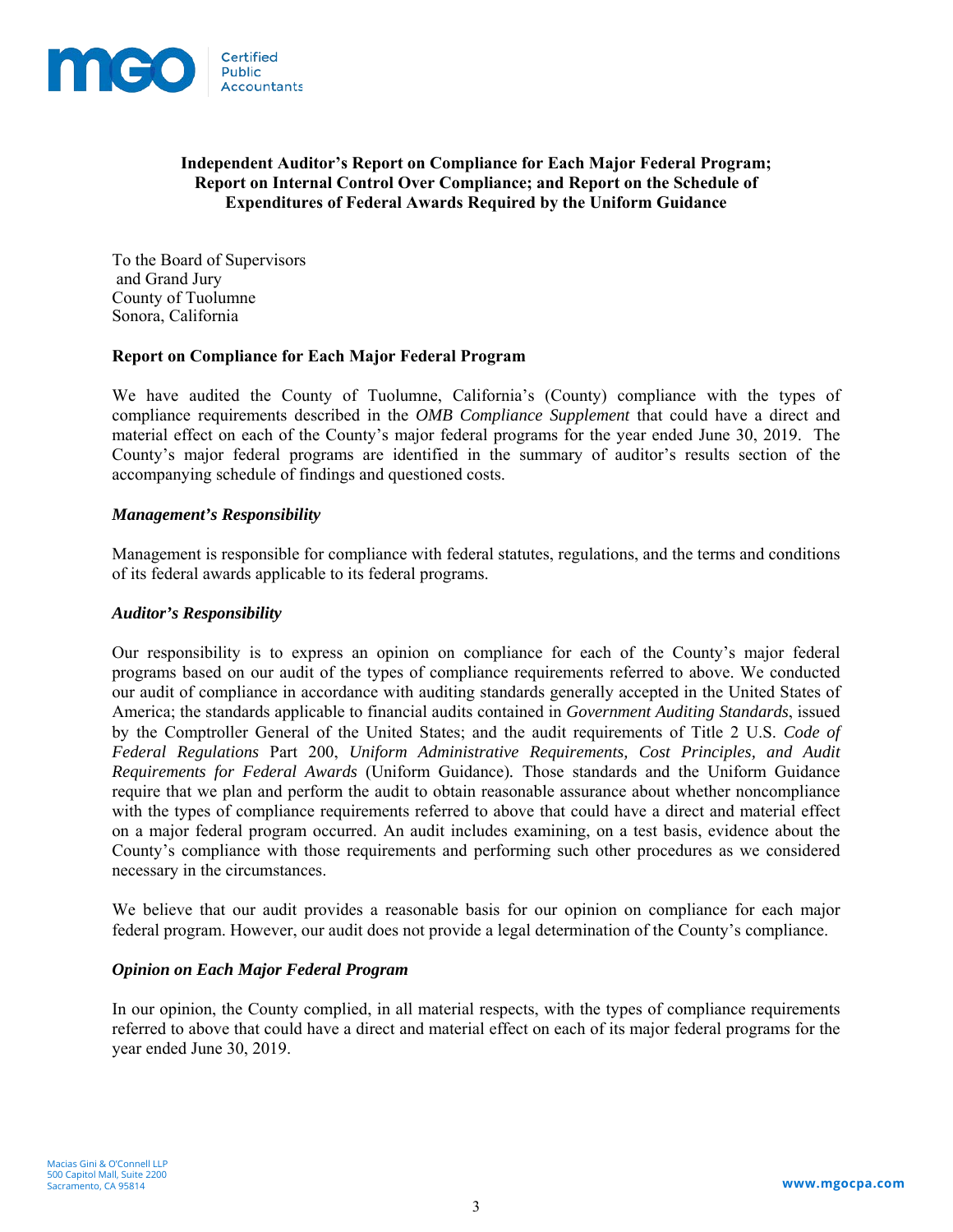### **Report on Internal Control Over Compliance**

Management of the County is responsible for establishing and maintaining effective internal control over compliance with the types of compliance requirements referred to above. In planning and performing our audit of compliance, we considered the County's internal control over compliance with the types of requirements that could have a direct and material effect on each major federal program to determine the auditing procedures that are appropriate in the circumstances for the purpose of expressing an opinion on compliance for each major federal program and to test and report on internal control over compliance in accordance with the Uniform Guidance, but not for the purpose of expressing an opinion on the effectiveness of internal control over compliance. Accordingly, we do not express an opinion on the effectiveness of the County's internal control over compliance.

A *deficiency in internal control over compliance* exists when the design or operation of a control over compliance does not allow management or employees, in the normal course of performing their assigned functions, to prevent, or detect and correct, noncompliance with a type of compliance requirement of a federal program on a timely basis. A *material weakness in internal control over compliance* is a deficiency, or a combination of deficiencies, in internal control over compliance, such that there is a reasonable possibility that material noncompliance with a type of compliance requirement of a federal program will not be prevented, or detected and corrected, on a timely basis. A *significant deficiency in internal control over compliance* is a deficiency, or a combination of deficiencies, in internal control over compliance with a type of compliance requirement of a federal program that is less severe than a material weakness in internal control over compliance, yet important enough to merit attention by those charged with governance.

Our consideration of internal control over compliance was for the limited purpose described in the first paragraph of this section and was not designed to identify all deficiencies in internal control over compliance that might be material weaknesses or significant deficiencies. We did not identify any deficiencies in internal control over compliance that we consider to be material weaknesses. However, material weaknesses may exist that have not been identified.

The purpose of this report on internal control over compliance is solely to describe the scope of our testing of internal control over compliance and the results of that testing based on the requirements of the Uniform Guidance. Accordingly, this report is not suitable for any other purpose.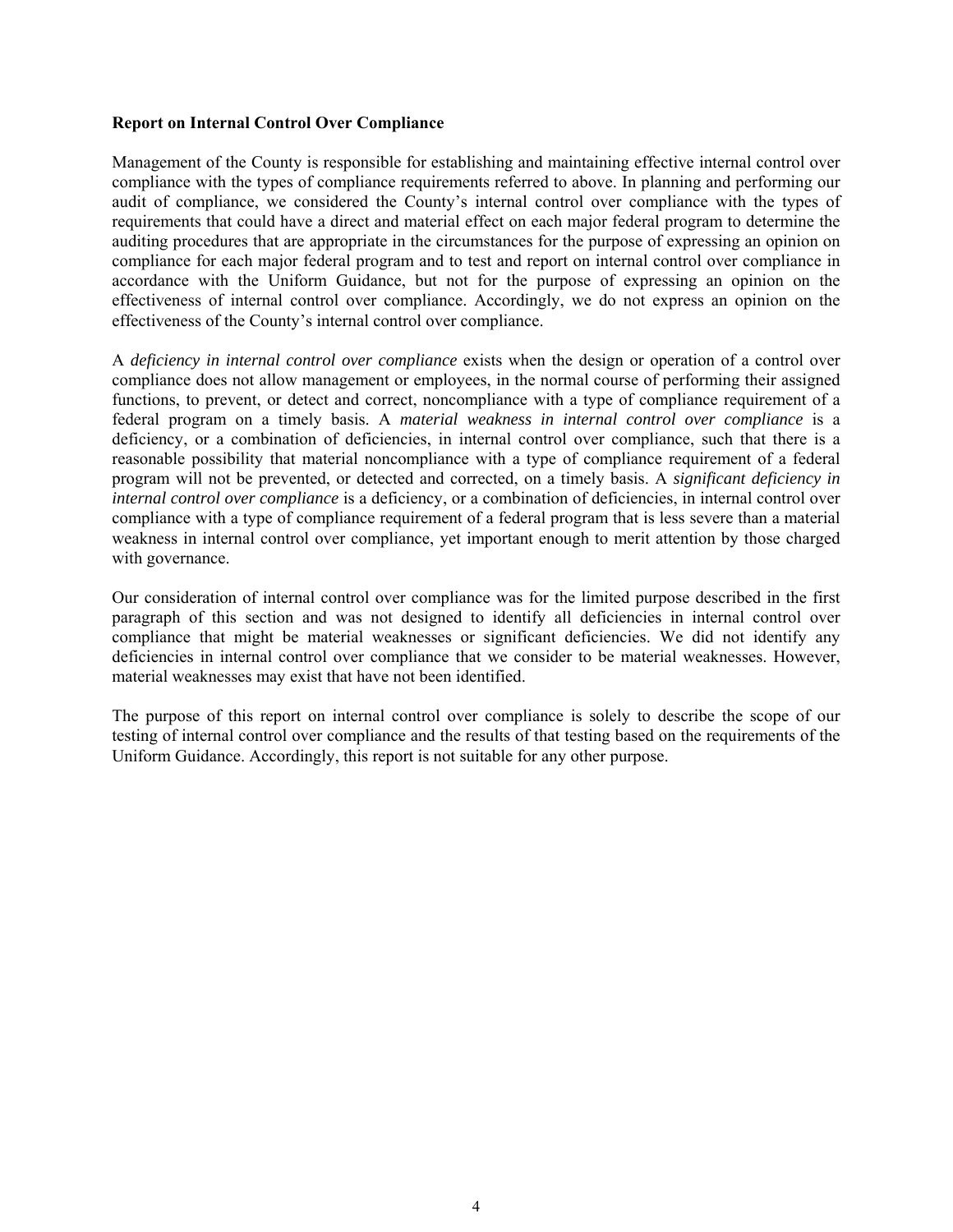#### **Report on the Schedule of Expenditures of Federal Awards Required by the Uniform Guidance**

We have audited the financial statements of the governmental activities, the business-type activities, each major fund, and the aggregate remaining fund information of the County as of and for the year ended June 30, 2019, and the related notes to the financial statements, which collectively comprise the County's basic financial statements. We issued our report thereon dated July 2, 2020, which contained unmodified opinions on those financial statements. Our audit was conducted for the purpose of forming opinions on the financial statements that collectively comprise the basic financial statements. The accompanying schedule of expenditures of federal awards is presented for purposes of additional analysis as required by the Uniform Guidance and is not a required part of the basic financial statements. Such information is the responsibility of management and was derived from and relates directly to the underlying accounting and other records used to prepare the basic financial statements. The information has been subjected to the auditing procedures applied in the audit of the financial statements and certain additional procedures, including comparing and reconciling such information directly to the underlying accounting and other records used to prepare the basic financial statements or to the basic financial statements themselves, and other additional procedures in accordance with auditing standards generally accepted in the United States of America. In our opinion, the schedule of expenditures of federal awards is fairly stated in all material respects in relation to the basic financial statements as a whole.

Macias Gini & O'Connell LAP

Sacramento, California July 23, 2020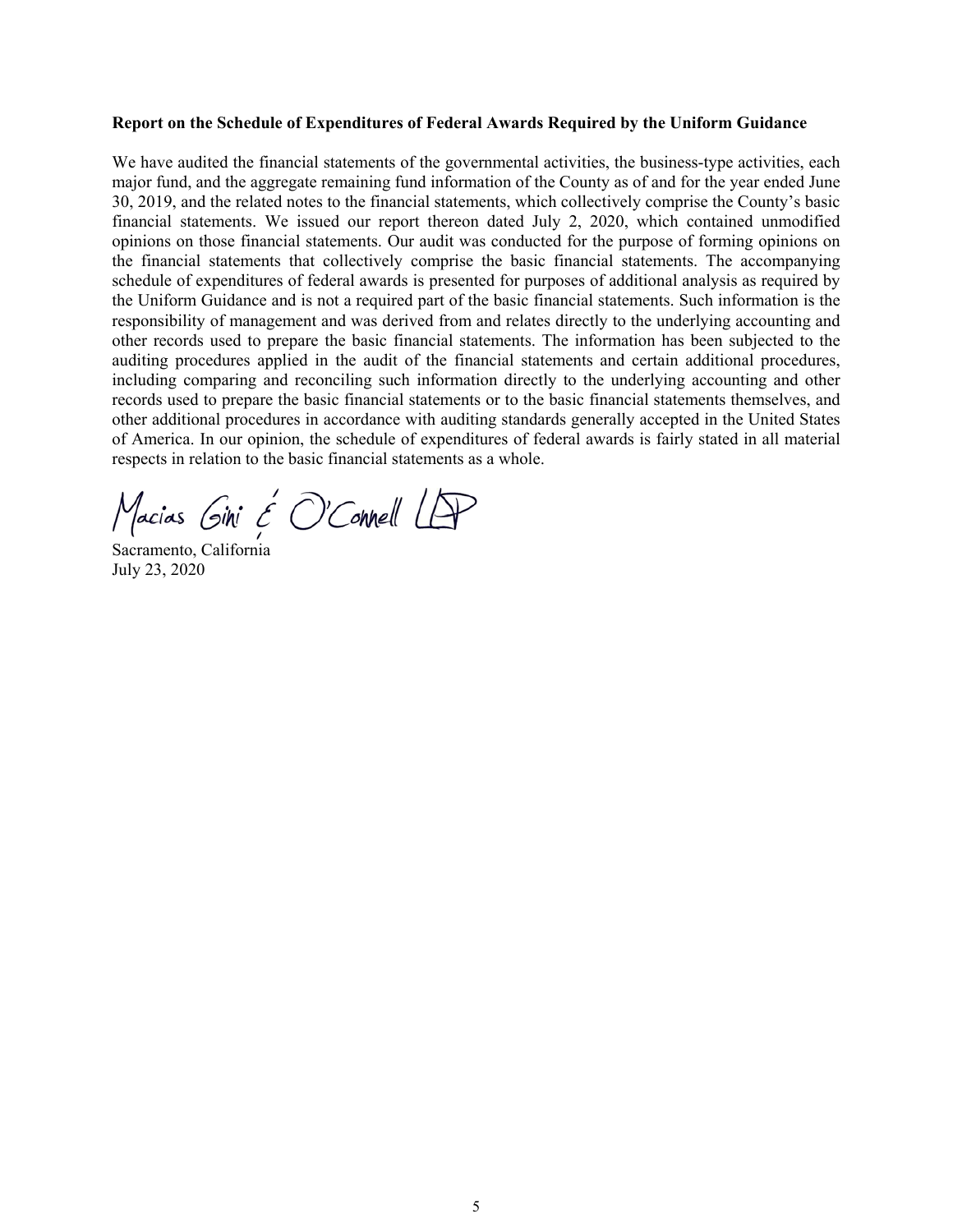## **COUNTY OF TUOLUMNE, CALIFORNIA SCHEDULE OF EXPENDITURES OF FEDERAL AWARDS FOR THE YEAR ENDED JUNE 30, 2019**

| <b>Federal Grantor</b><br>Pass Through Grantor (if not direct)<br><b>Program Title</b>                                                                                                                                                                                                                                                                                                                             | <b>CFDA</b><br>No.                   | Grant No./<br><b>Project ID</b>                          | Expenditures/<br><b>Expenses</b>                  | <b>Subrecipients</b><br><b>Expenditures</b> |
|--------------------------------------------------------------------------------------------------------------------------------------------------------------------------------------------------------------------------------------------------------------------------------------------------------------------------------------------------------------------------------------------------------------------|--------------------------------------|----------------------------------------------------------|---------------------------------------------------|---------------------------------------------|
| <b>U.S. DEPARTMENT OF AGRICULTURE</b><br>Passed through California Department of Food and Agriculture<br>Plant and Animal Disease, Pest Control, and Animal Care<br>Plant and Animal Disease, Pest Control, and Animal Care<br>Plant and Animal Disease, Pest Control, and Animal Care<br>Plant and Animal Disease, Pest Control, and Animal Care<br>Total Plant and Animal Disease, Pest Control, and Animal Care | 10.025<br>10.025<br>10.025<br>10.025 | 18.0299<br>17.0453<br>18.0425<br>18.0295                 | \$<br>2,980<br>11,961<br>6,312<br>1,114<br>22,367 | \$<br>$\overline{\phantom{a}}$              |
| Passed through California Department of Public Health:<br>WIC Special Supplemental Nutrition Program for Women,<br>Infants, and Children<br>State Administrative Matching Grants for the Supplemental<br>Nutrition Assistance Program                                                                                                                                                                              | 10.557<br>10.561                     | 15-10127<br>16-10135                                     | 582,132<br>180,564                                |                                             |
| Passed through California Department of Social Services:<br>State Administrative Matching Grants for the Supplemental<br>Nutrition Assistance Program<br>Total State Administrative Matching Grants for the<br>Supplemental Nutrition Assistance Program                                                                                                                                                           | 10.561                               | 141-16-75                                                | 963,858<br>1,144,422                              |                                             |
| Passed through California Department of Forestry and Fire Protection:<br>Cooperative Forestry Assistance                                                                                                                                                                                                                                                                                                           | 10.664                               | 7FG16115                                                 | 20,000                                            |                                             |
| Passed through California Department of Finance:<br>Schools and Roads - Grants to States<br>Schools and Roads - Grants to States<br>Total Schools and Roads - Grants to States                                                                                                                                                                                                                                     | 10.665<br>10.665                     | US Forest Reserve Title I<br>US Forest Reserve Title III | 413,166<br>68,550<br>481,716                      |                                             |
| TOTAL U.S. DEPARTMENT OF AGRICULTURE                                                                                                                                                                                                                                                                                                                                                                               |                                      |                                                          | 2,250,637                                         |                                             |
| U.S. DEPARTMENT OF HOUSING AND URBAN DEVELOPMENT<br>Passed through California Department of Housing and Community<br>Development:<br>Community Development Block Grants/State's program and                                                                                                                                                                                                                        |                                      |                                                          |                                                   |                                             |
| Non-Entitlement Grants in Hawaii<br>Community Development Block Grants/State's program and                                                                                                                                                                                                                                                                                                                         | 14.228                               | 16-CDBG-1154                                             | 1,150,658                                         | 1,088,681                                   |
| Non-Entitlement Grants in Hawaii<br>Community Development Block Grants/State's program and<br>Non-Entitlement Grants in Hawaii                                                                                                                                                                                                                                                                                     | 14.228<br>14.228                     | 16-CDBG-1391<br>Program Income                           | 28,934<br>153,245                                 | 107,163                                     |
| Total Community Development Block Grants/State's program<br>and Non-Entitlement Grants in Hawaii                                                                                                                                                                                                                                                                                                                   |                                      |                                                          | 1,332,837                                         | 1,195,844                                   |
| Home Investment Partnerships Program<br>Home Investment Partnerships Program<br>Home Investment Partnerships Program<br>Total Home Investment Partnerships Program                                                                                                                                                                                                                                                 | 14.239<br>14.239<br>14.239           | 16-HOME-11384<br>16-HOME-10894<br>Program Income         | 107,044<br>324,907<br>304,175<br>736,126          |                                             |
| National Disaster Resilience Competition                                                                                                                                                                                                                                                                                                                                                                           | 14.272                               | 16-NDR-11291                                             | 655,756                                           |                                             |
| TOTAL U.S. DEPARTMENT OF HOUSING AND URBAN<br><b>DEVELOPMENT</b>                                                                                                                                                                                                                                                                                                                                                   |                                      |                                                          | 2,724,719                                         | 1,195,844                                   |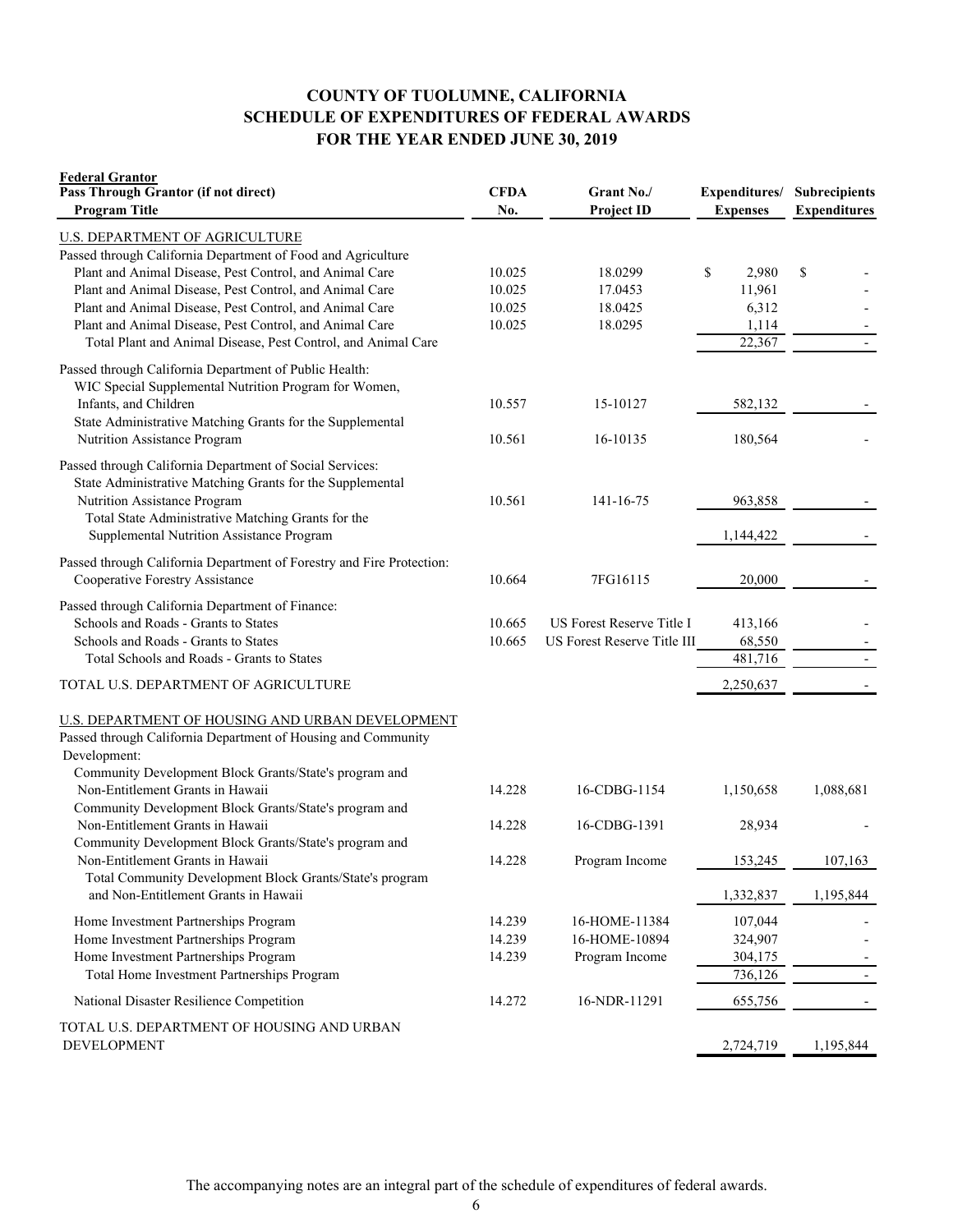# **SCHEDULE OF EXPENDITURES OF FEDERAL AWARDS (CONTINUED) FOR THE YEAR ENDED JUNE 30, 2019 COUNTY OF TUOLUMNE, CALIFORNIA**

| <b>Federal Grantor</b><br>Pass Through Grantor (if not direct)<br><b>Program Title</b> | <b>CFDA</b><br>No. | Grant No./<br><b>Project ID</b> | Expenditures/<br><b>Expenses</b> | Subrecipients<br><b>Expenditures</b> |
|----------------------------------------------------------------------------------------|--------------------|---------------------------------|----------------------------------|--------------------------------------|
| U.S. DEPARTMENT OF THE INTERIOR                                                        |                    |                                 |                                  |                                      |
| Direct:                                                                                |                    |                                 |                                  |                                      |
| Law Enforcement - New Melones                                                          | 15.U01             | R17PC00048                      | \$<br>88,167                     | \$                                   |
| Payments in Lieu of Taxes                                                              | 15.226             | N/A                             | 2,517,963                        |                                      |
| Distribution of Receipts to State and Local Governments                                | 15.227             | <b>US Grazing Fees</b>          | 584                              |                                      |
| TOTAL U.S. DEPARTMENT OF THE INTERIOR                                                  |                    |                                 | 2,606,714                        |                                      |
| <b>U.S. DEPARTMENT OF JUSTICE</b>                                                      |                    |                                 |                                  |                                      |
| Direct:                                                                                |                    |                                 |                                  |                                      |
| State Criminal Alien Assistance Program                                                | 16.606             | N/A                             | 7,759                            |                                      |
| Bulletproof Vest Partnership Program                                                   | 16.607             | N/A                             | 14,427                           |                                      |
| Passed through California Governor's Office of Emergency Services:                     |                    |                                 |                                  |                                      |
| Crime Victim Assistance                                                                | 16.575             | XV15010550                      | 200,989                          |                                      |
| Crime Victim Assistance                                                                | 16.575             | KC17010550                      | 119,978                          |                                      |
| Crime Victim Assistance                                                                | 16.575             | KC18020550                      | 24,116                           |                                      |
| Crime Victim Assistance                                                                | 16.575             | VW17310550                      | 35,650                           |                                      |
| Crime Victim Assistance                                                                | 16.575             | VW18320550                      | 152,642                          | $\overline{\phantom{a}}$             |
| <b>Total Crime Victim Assistance</b>                                                   |                    |                                 | 533,375                          | $\overline{\phantom{a}}$             |
| TOTAL U.S. DEPARTMENT OF JUSTICE                                                       |                    |                                 | 555,561                          |                                      |
| <b>U.S. DEPARTMENT OF TRANSPORTATION</b>                                               |                    |                                 |                                  |                                      |
| Direct:                                                                                |                    |                                 |                                  |                                      |
| Airport Improvement Program                                                            | 20.106             | 3-06-0047-015-2015              | 3,306                            |                                      |
| Airport Improvement Program                                                            | 20.106             | 3-06-0047-017-2017              | 44,173                           |                                      |
| Airport Improvement Program                                                            | 20.106             | 3-06-0047-018-2018              | 2,667,042                        |                                      |
| Total Airport Improvement Program                                                      |                    |                                 | 2,714,521                        | $\overline{\phantom{a}}$             |
| Passed through California Department of Transportation:                                |                    |                                 |                                  |                                      |
| Highway Planning and Construction                                                      | 20.205             | BRLO-5932 (038)                 | 11,892                           |                                      |
| Highway Planning and Construction                                                      | 20.205             | BRLS-5932 (039)                 | 383,443                          |                                      |
| Highway Planning and Construction                                                      | 20.205             | BRLO-5932 (064)                 | 73,360                           |                                      |
| Highway Planning and Construction                                                      | 20.205             | BRLO-5932 (067)                 | 102,478                          |                                      |
| Highway Planning and Construction                                                      | 20.205             | BRLO-5932 (073)                 | 13,644                           |                                      |
| Highway Planning and Construction                                                      | 20.205             | BRLO-5932 (074)                 | 126,451                          |                                      |
| Highway Planning and Construction                                                      | 20.205             | BPMP-5932 (077)                 | 995,011                          |                                      |
| Highway Planning and Construction                                                      | 20.205             | BRLS-5932 (078)                 | 12,015                           |                                      |
| Highway Planning and Construction                                                      | 20.205             | BRLO-5932 (079)                 | 1,573,837                        |                                      |
| Highway Planning and Construction                                                      | 20.205             | HSIPL-5932 (081)                | 44,705                           |                                      |
| Highway Planning and Construction                                                      | 20.205             | HSIPL-5932 (082)                | 27,911                           |                                      |
| Highway Planning and Construction                                                      | 20.205             | HSIPL-5932 (083)                | 25,621                           |                                      |
| Highway Planning and Construction                                                      | 20.205             | CML-5932 (084)                  | 155,123                          |                                      |
| Highway Planning and Construction                                                      | 20.205             | HSIPL-5932 (089)                | 14,023                           |                                      |
| Highway Planning and Construction                                                      | 20.205             | HRRRL-5932 (090)                | 99,787                           |                                      |
| Highway Planning and Construction                                                      | 20.205             | BRLO-5932 (091)                 | 72,477                           |                                      |
| Highway Planning and Construction                                                      | 20.205             | HRRRL-5932 (093)                | 2,309                            |                                      |
| Highway Planning and Construction                                                      | 20.205             | HRRRL-5932 (094)                | 9,526                            |                                      |
| Highway Planning and Construction                                                      | 20.205             | BRLO-5932 (095)                 | 50,106                           |                                      |
| Highway Planning and Construction                                                      | 20.205             | BRLO-5932 (096)                 | 36,377                           |                                      |
| Highway Planning and Construction                                                      | 20.205             | X19-5932 (098)                  | 307,574                          |                                      |
| Total Highway Planning and Construction                                                |                    |                                 | 4,137,670                        |                                      |

The accompanying notes are an integral part of the schedule of expenditures of federal awards.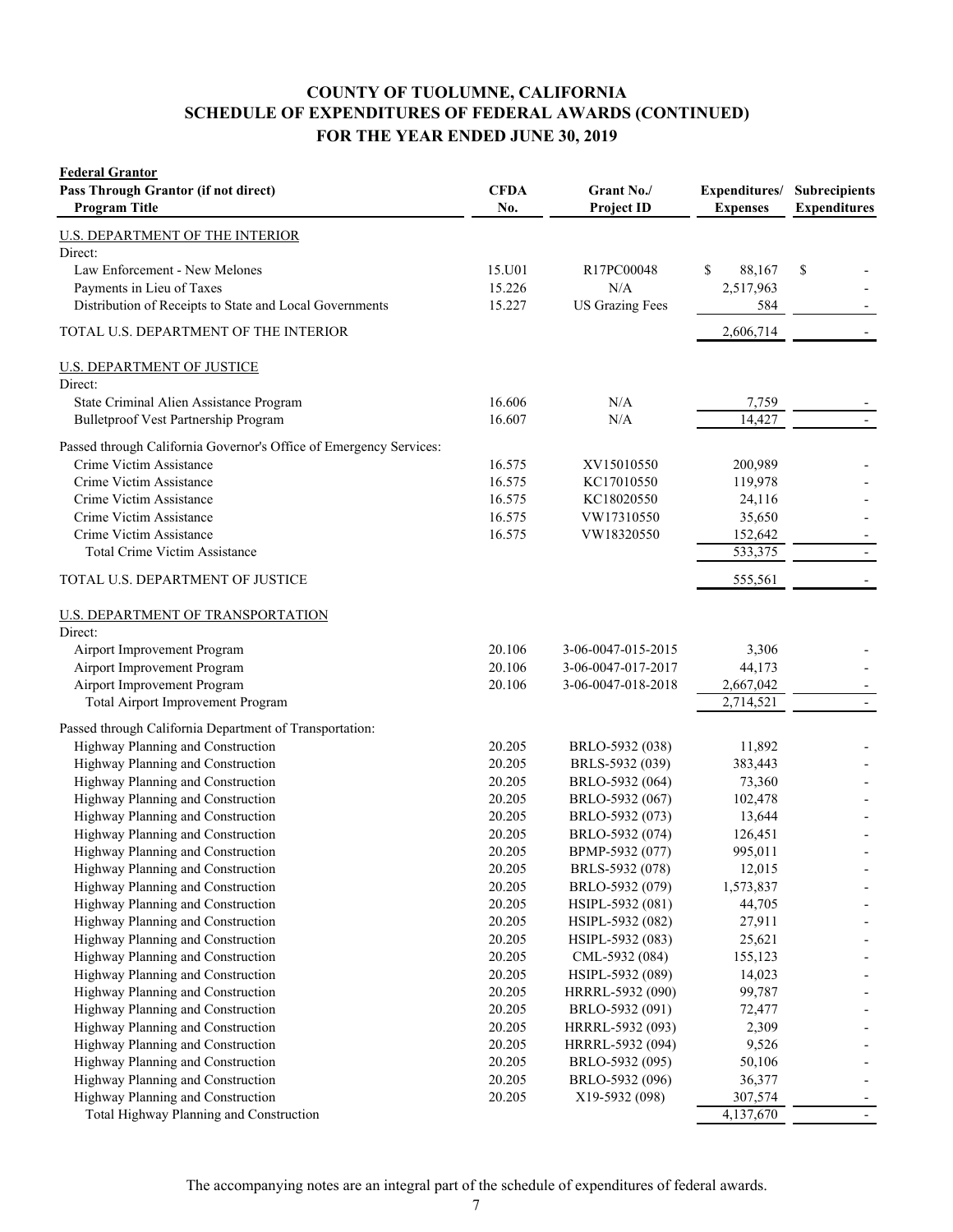## **COUNTY OF TUOLUMNE, CALIFORNIA SCHEDULE OF EXPENDITURES OF FEDERAL AWARDS (CONTINUED) FOR THE YEAR ENDED JUNE 30, 2019**

| <b>Program Title</b>                                                 |        | <b>Project ID</b> | <b>Expenses</b> | Subrecipients<br><b>Expenditures</b> |
|----------------------------------------------------------------------|--------|-------------------|-----------------|--------------------------------------|
| U.S. DEPARTMENT OF TRANSPORTATION (Continued)                        |        |                   |                 |                                      |
| Passed through California Department of Transportation (Continued):  |        |                   |                 |                                      |
| Public Transportation Emergency Relief Program                       | 20.527 | ER-32L0 (500)     | \$<br>2,815     | \$                                   |
| Public Transportation Emergency Relief Program                       | 20.527 | ER-38P0 (001)     | 1,156,447       |                                      |
| Total Public Transportation Emergency Relief Program                 |        |                   | 1,159,262       | $\overline{\phantom{a}}$             |
| TOTAL U.S. DEPARTMENT OF TRANSPORTATION                              |        |                   | 8,011,453       |                                      |
| U.S. DEPARTMENT OF HEALTH AND HUMAN SERVICES                         |        |                   |                 |                                      |
| Passed through California Department of Public Health:               |        |                   |                 |                                      |
| Public Health Emergency Preparedness                                 | 93.069 | 17-10208          | 143,025         |                                      |
| Immunization Cooperative Agreements                                  | 93.268 | 17-10361          | 66,306          |                                      |
| National Bioterrorism Hospital Preparedness Program                  | 93.889 | 17-10208          | 130,602         |                                      |
| Maternal and Child Health Services Block Grant to the States         | 93.994 | 2018-55           | 139,378         |                                      |
| Passed through California Department of Social Services:             |        |                   |                 |                                      |
| Guardianship Assistance                                              | 93.090 | 1501CAGARD        | 27,802          |                                      |
| Promoting Safe and Stable Families                                   | 93.556 | 151-25-30         | 30,055          |                                      |
| Temporary Assistance for Needy Families                              | 93.558 | 151-25-30         | 2,149,527       | 157,756                              |
| Stephanie Tubbs Jones Child Welfare Services Program                 | 93.645 | 151-25-30         | 25,843          |                                      |
| Foster Care Title IV-E                                               | 93.658 | 141-16-75         | 1,975,960       | 11,231                               |
| <b>Adoption Assistance</b>                                           | 93.659 | 151-25-30         | 1,441,015       |                                      |
| Social Services Block Grant                                          | 93.667 | 151-25-30         | 134,240         |                                      |
| Child Abuse and Neglect State Grants                                 | 93.669 | <b>CBCAP</b>      | 21,878          |                                      |
| John H. Chafee Foster Care Program for Successful                    |        |                   |                 |                                      |
| Transition to Adulthood                                              | 93.674 | 151-25-30         | 17,088          |                                      |
| Passed through California Department of Education                    |        |                   |                 |                                      |
| Child Care and Development Block Grant                               | 93.575 | G1701CACCDF       | 15,553          |                                      |
| Passed through Office of Secretary of State                          | 93.617 | NO1726146         | 10,000          |                                      |
| Voting Access for Individuals with Disabilities Grants to States     |        |                   |                 |                                      |
| Passed through California Department of Health Care Services:        |        |                   |                 |                                      |
| Block Grants for Community Mental Health Services                    | 93.958 | 17-94300          | 50,453          |                                      |
| Block Grants for Community Mental Health Services                    | 93.958 | SMO10005-18       | 59,154          |                                      |
| Total Block Grants for Community Mental Health Services              |        |                   | 109,607         |                                      |
| Medical Assistance Program                                           | 93.778 | <b>CHDP</b>       | 85,181          |                                      |
| Medical Assistance Program                                           | 93.778 | <b>HCPC</b>       | 36,468          |                                      |
| Medical Assistance Program                                           | 93.778 | CCS-Admin         | 102,557         |                                      |
| Medical Assistance Program                                           | 93.778 | <b>GEMT</b>       | 73,000          |                                      |
| Medical Assistance Program                                           | 93.778 | Not Available     | 1,467,829       |                                      |
| Passed through California Department of Social Services (continued): |        |                   |                 |                                      |
| Medical Assistance Program                                           | 93.778 | 111-25-15         | 438,370         |                                      |
| Medical Assistance Program                                           | 93.778 | 151-25-30         | 238,329         |                                      |
| Total Medical Assistance Program                                     |        |                   | 2,441,734       |                                      |
| Passed through California Department of Alcohol and Drug Programs:   |        |                   |                 |                                      |
| Block Grants for Prevention and Treatment of Substance Abuse         | 93.959 | 14-90114          | 481,059         | 92,576                               |
| TOTAL U.S. DEPARTMENT OF HEALTH AND HUMAN SERVICES                   |        |                   | 9,360,672       | 261,563                              |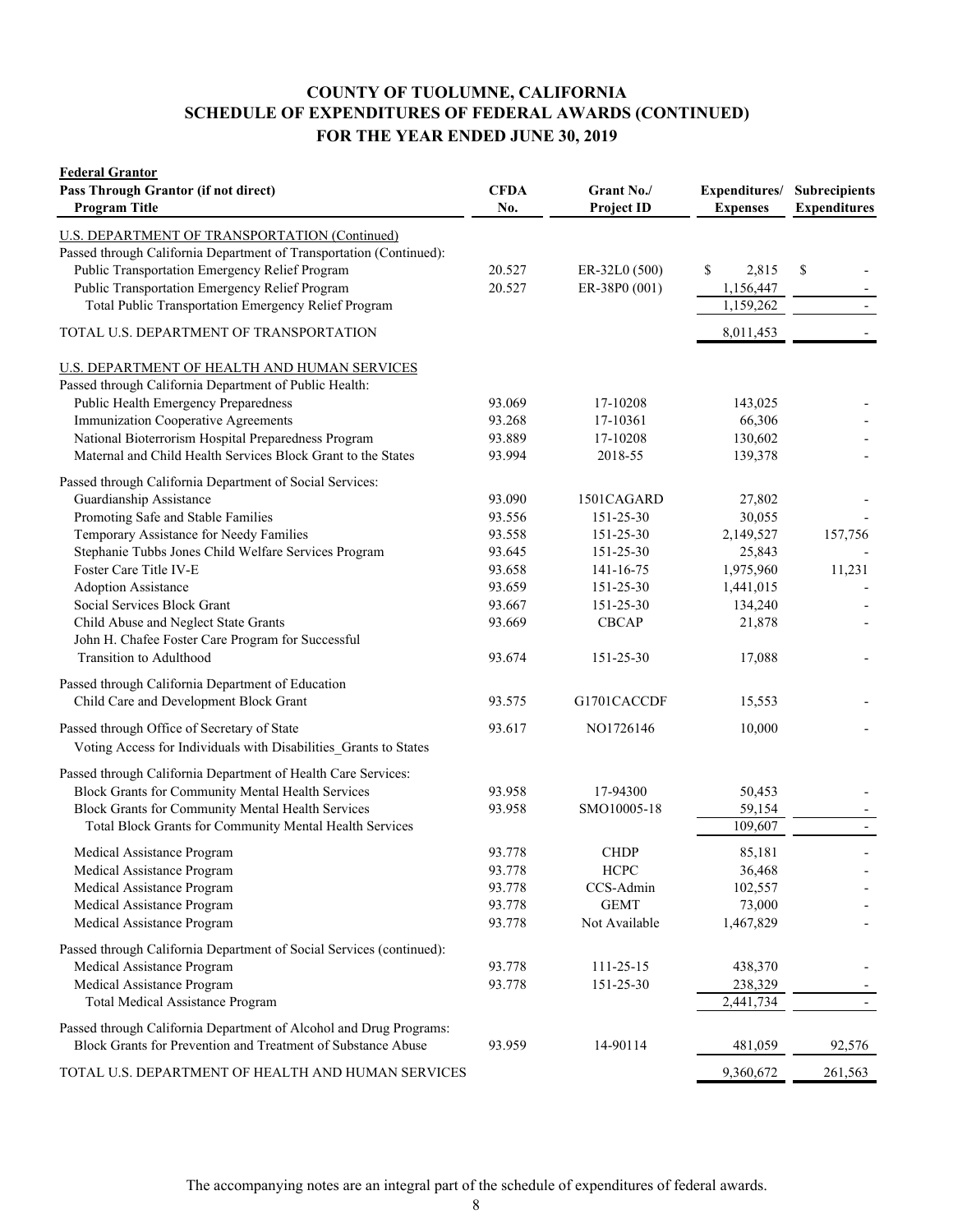# **COUNTY OF TUOLUMNE, CALIFORNIA SCHEDULE OF EXPENDITURES OF FEDERAL AWARDS (CONTINUED) FOR THE YEAR ENDED JUNE 30, 2019**

| <b>Federal Grantor</b><br>Pass Through Grantor (if not direct)<br><b>Program Title</b> | <b>CFDA</b><br>No. | Grant No./<br><b>Project ID</b> | Expenditures/<br><b>Expenses</b> | <b>Subrecipients</b><br><b>Expenditures</b> |
|----------------------------------------------------------------------------------------|--------------------|---------------------------------|----------------------------------|---------------------------------------------|
| U.S. DEPARTMENT OF HOMELAND SECURITY                                                   |                    |                                 |                                  |                                             |
| Direct:                                                                                |                    |                                 |                                  |                                             |
| Staffing for Adequate Fire Emergency Response (SAFER)                                  | 97.083             | EMW-2013-FF-00520               | 133,929<br><sup>S</sup>          | \$                                          |
| Passed through California Governor's Office of Emergency Services:                     |                    |                                 |                                  |                                             |
| Disaster Grants - Public Assistance (Presidentially Declared Disasters)                | 97.036             | TLTLC01(01)                     | 94,984                           |                                             |
| Disaster Grants - Public Assistance (Presidentially Declared Disasters)                | 97.036             | TLTLC01(05)                     | 90,948                           |                                             |
| Disaster Grants - Public Assistance (Presidentially Declared Disasters)                | 97.036             | TLTLC02(01)                     | 14                               |                                             |
| Disaster Grants - Public Assistance (Presidentially Declared Disasters)                | 97.036             | TLTLC02(05)                     | 17,030                           |                                             |
| Disaster Grants - Public Assistance (Presidentially Declared Disasters)                | 97.036             | TLTLC03(01)                     | 64,763                           |                                             |
| Disaster Grants - Public Assistance (Presidentially Declared Disasters)                | 97.036             | TLTLC05(01)                     | 56,553                           |                                             |
| Disaster Grants - Public Assistance (Presidentially Declared Disasters)                | 97.036             | TLTLC06(08)                     | 147,687                          |                                             |
| Disaster Grants - Public Assistance (Presidentially Declared Disasters)                | 97.036             | TLTLC08(01)                     | 18,582                           |                                             |
| Disaster Grants - Public Assistance (Presidentially Declared Disasters)                | 97.036             | TLTLC09(08)                     | 5,695                            |                                             |
| Disaster Grants - Public Assistance (Presidentially Declared Disasters)                | 97.036             | TLTLC10(08)                     | 18,863                           |                                             |
| Disaster Grants - Public Assistance (Presidentially Declared Disasters)                | 97.036             | TLTLC12(08)                     | 72,505                           |                                             |
| Disaster Grants - Public Assistance (Presidentially Declared Disasters)                | 97.036             | TLTLC14(05)                     | 9,565                            |                                             |
| Total Disaster Grants - Public Assistance (Presidentially                              |                    |                                 |                                  |                                             |
| Declared Disasters)                                                                    |                    |                                 | 597,189                          |                                             |
| <b>Emergency Management Performance Grants</b>                                         | 97.042             | 2017-0007                       | 136,046                          |                                             |
| Homeland Security Grant Program                                                        | 97.067             | 2017-0083                       | 7,414                            |                                             |
| TOTAL U.S. DEPARTMENT OF HOMELAND SECURITY                                             |                    |                                 | 874,578                          |                                             |
| TOTAL EXPENDITURES OF FEDERAL AWARDS                                                   |                    |                                 | \$26,384,334                     | \$1,457,407                                 |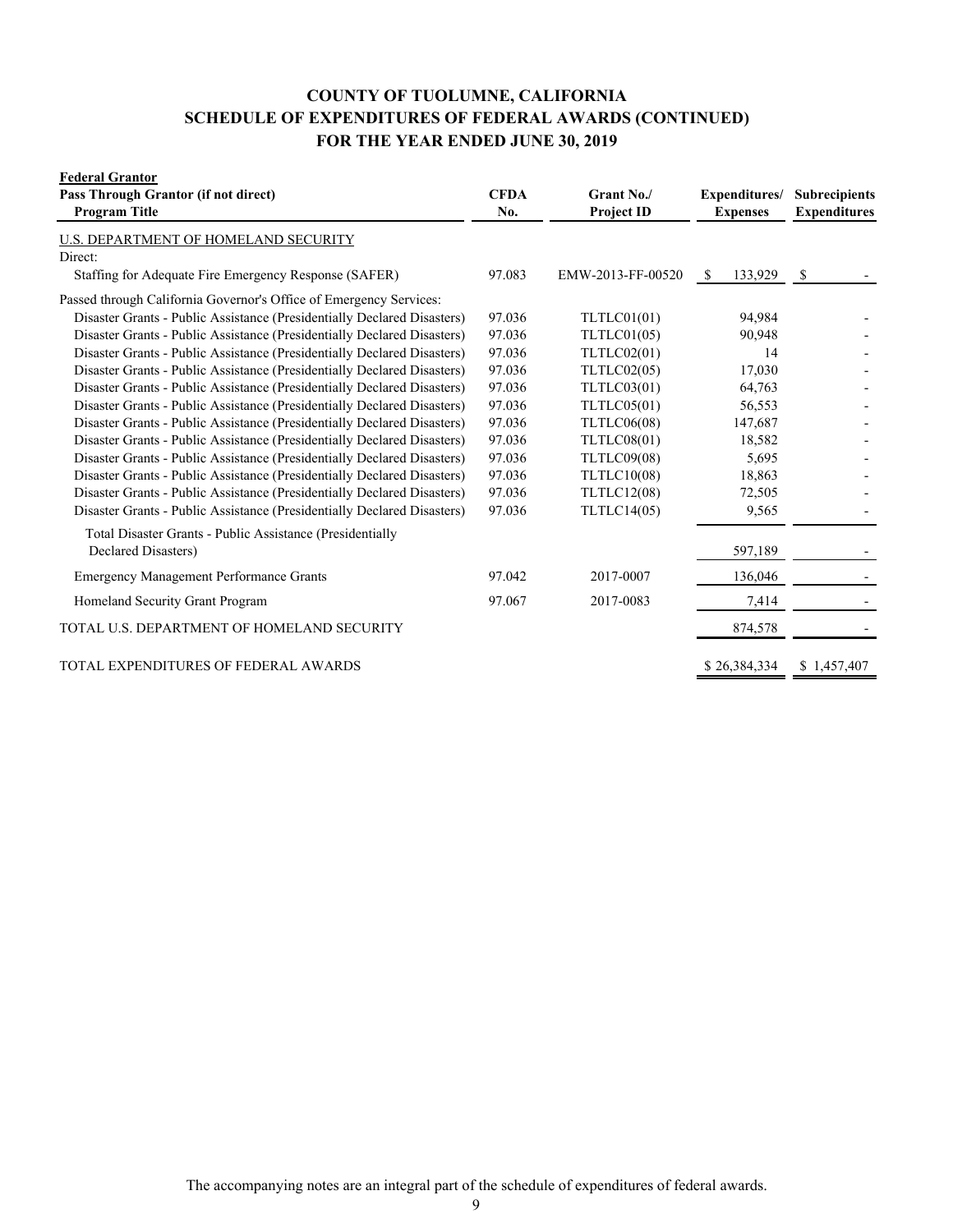## **COUNTY OF TUOLUMNE, CALIFORNIA Notes to Schedule of Expenditures of Federal Awards For the Year Ended June 30, 2019**

### NOTE A – **GENERAL**

The accompanying Schedule of Expenditures of Federal Awards (Schedule) presents the activity of all federal award programs of the County of Tuolumne (the County). The County reporting entity is defined in Note 1 to the County's basic financial statements. All federal awards received directly from federal agencies as well as federal awards passed through other government agencies are included in the Schedule.

## NOTE B – **BASIS OF ACCOUNTING**

The accompanying Schedule is presented using the modified accrual basis of accounting, which is described in Note 1 to the County's basic financial statements, except for programs recorded in the County's enterprise funds. The enterprise funds are presented using the accrual basis of accounting, which is described in Note 1 to the County's basic financial statements.

## NOTE C – **CATALOG OF FEDERAL DOMESTIC ASSISTANCE (CFDA)**

The CFDA numbers included in the accompanying Schedule were determined based on the program name, review of grant contract information and Office of Management and Budget's Catalog of Federal Domestic Assistance.

### NOTE D – **RELATIONSHIP TO BASIC FINANCIAL STATEMENTS**

Federal expenditures/expenses materially agree to or can be reconciled with the amounts reported in the County's basic financial statements.

## NOTE E – **PASS-THROUGH ENTITY IDENTIFYING NUMBERS**

The County has included in the Schedule under Grant No./Project ID the identifying numbers for passthrough grants when such information has been provided by the pass-through entities. For grants that the County was not provided with such information by the pass-through entities, the County has indicated the pass-through identifying numbers as "Not Available".

### NOTE F – **DE MINIMIS INDIRECT COST RATE**

For non-federal entities who have never received a negotiated rate, a de minimis rate of 10 percent of modified total direct costs may be used indefinitely as defined in Uniform Guidance §200.414. The County has not elected to use the 10 percent de minimis indirect cost rate except for those California Governor's Office of Emergency Services grants identified in Note G.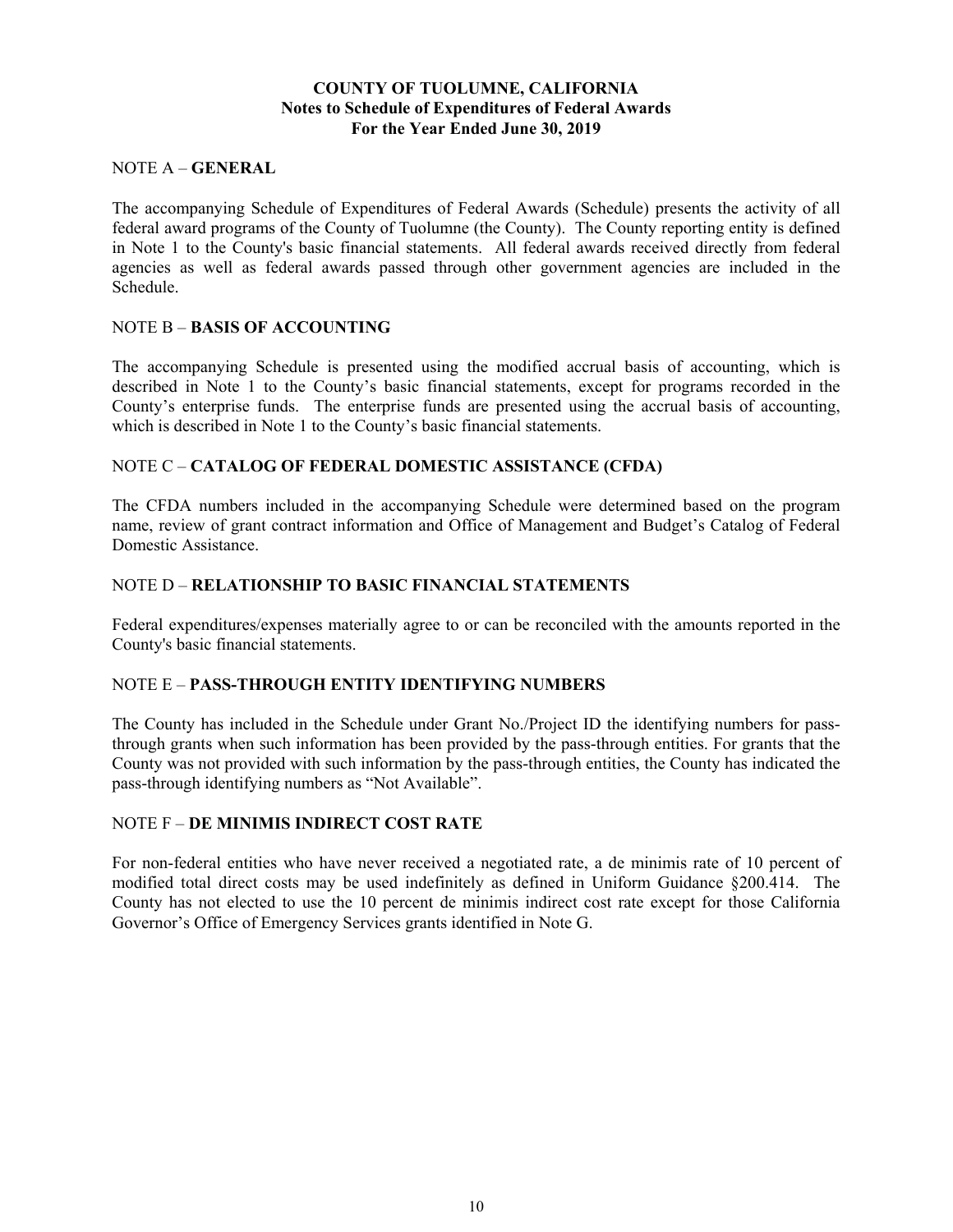## **COUNTY OF TUOLUMNE, CALIFORNIA Notes to Schedule of Expenditures of Federal Awards (Continued) For the Year Ended June 30, 2019**

## NOTE G – **CALIFORNIA GOVERNOR'S OFFICE OF EMERGENCY SERVICES VICTIM SERVICES PUBLIC SAFETY GRANT FUNDED PROJECTS**

For the year ended June 30, 2019, the County had the following Victim Services Public Safety grant funded projects passed through the California Governor's Office of Emergency Services (Cal OES):

1. Project Title: Unserved/Underserved Victim Advocacy & Outreach Program Grant Number: XV15010550 Performance Period: April 1, 2016 through December 31, 2019 Elected to use the 10 percent de minimis indirect cost rate: Yes

|                           | Expenditures |  |             |  |         |  |
|---------------------------|--------------|--|-------------|--|---------|--|
| <b>Cost Category</b>      | Federal      |  | Local Match |  | Total   |  |
| <b>Personal Services</b>  | 161,981      |  | 6.593       |  | 168,574 |  |
| <b>Operating Expenses</b> | 39,008       |  | 18,863      |  | 57,871  |  |
| Total                     | 200,989      |  | 25,456      |  | 226,445 |  |

2. Project Title: Child Advocacy Center Program Grant Number: KC17010550 Performance Period: April 1, 2018 through March 31, 2019

Elected to use the 10 percent de minimis indirect cost rate: Yes

|                           | Expenditures |         |   |             |  |         |
|---------------------------|--------------|---------|---|-------------|--|---------|
| <b>Cost Category</b>      |              | Federal |   | Local Match |  | Total   |
| Personal Services         |              | 35,595  | S | 2,687       |  | 38,282  |
| <b>Operating Expenses</b> |              | 30,298  |   | 7,096       |  | 37,394  |
| Equipment                 |              | 54,085  |   |             |  | 54,085  |
| Total                     |              | 119,978 |   | 9,783       |  | 129,761 |

### 3. Project Title: Child Advocacy Center Program Grant Number: KC18020550 Performance Period: April 1, 2019 through March 31, 2020 Elected to use the 10 percent de minimis indirect cost rate: Yes

|                           | Expenditures |  |             |       |        |  |
|---------------------------|--------------|--|-------------|-------|--------|--|
| <b>Cost Category</b>      | Federal      |  | Local Match | Total |        |  |
| Personal Services         | 14,397       |  | 924         |       | 15,321 |  |
| <b>Operating Expenses</b> | 9.719        |  | 2,226       |       | 11,945 |  |
| Total                     | 24,116       |  | 3,150       |       | 27,266 |  |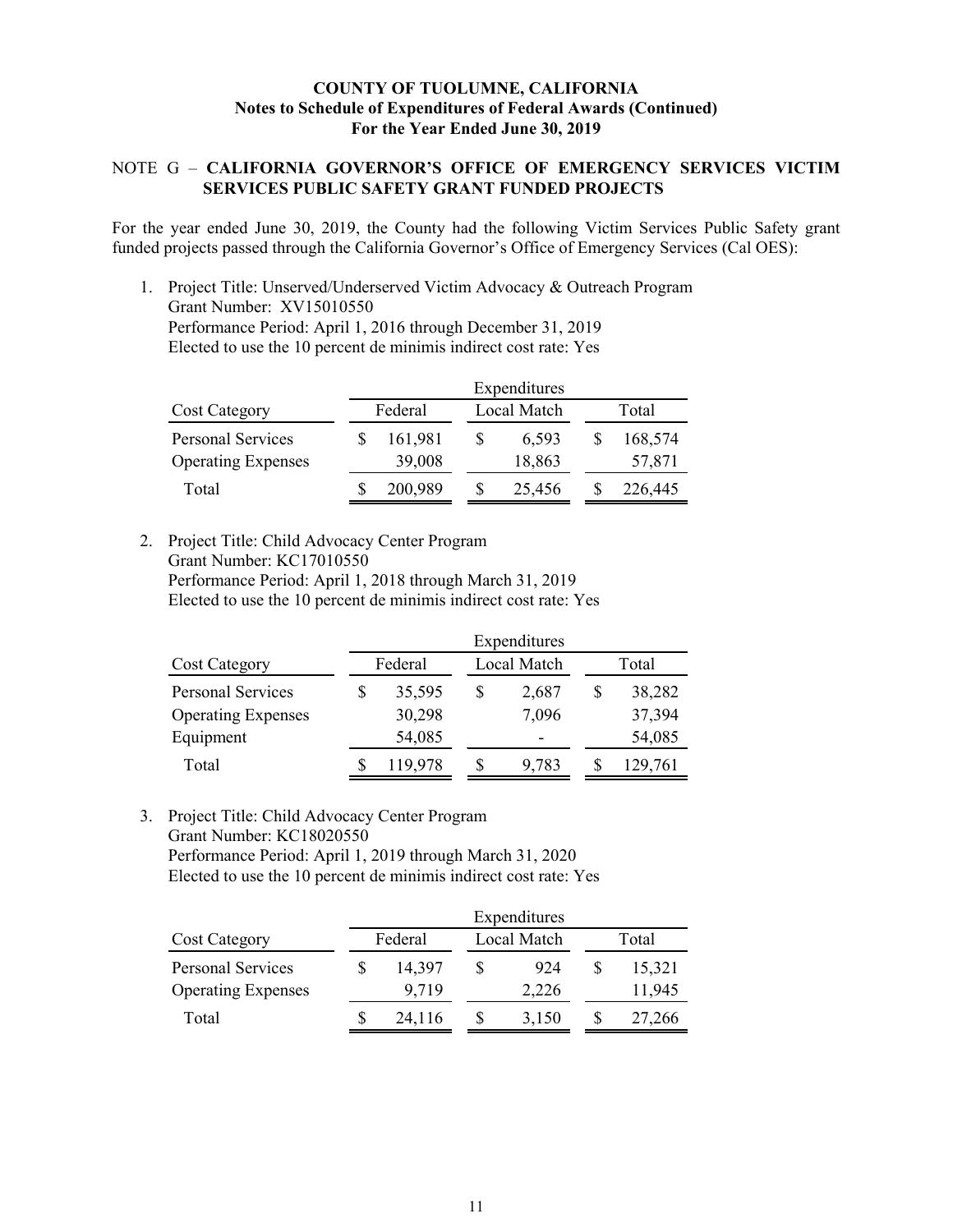## **COUNTY OF TUOLUMNE, CALIFORNIA Notes to Schedule of Expenditures of Federal Awards (Continued) For the Year Ended June 30, 2019**

## NOTE G – **CALIFORNIA GOVERNOR'S OFFICE OF EMERGENCY SERVICES VICTIM SERVICES PUBLIC SAFETY GRANT FUNDED PROJECTS (Continued)**

4. Project Title: Victim/Witness Assistance Program Grant Number: VW17310550 Performance Period: October 1, 2017 through September 30, 2018 Elected to use the 10 percent de minimis indirect cost rate: No

|                           | Expenditures |  |       |  |        |  |
|---------------------------|--------------|--|-------|--|--------|--|
| <b>Cost Category</b>      | Federal      |  | State |  | Total  |  |
| <b>Personal Services</b>  | 35,650       |  | 5,383 |  | 41,033 |  |
| <b>Operating Expenses</b> | -            |  | 2,572 |  | 2,572  |  |
| Total                     | 35,650       |  | 7.955 |  | 43,605 |  |

5. Project Title: Victim/Witness Assistance Program Grant Number: VW18320550 Performance Period: October 1, 2018 through September 30, 2019 Elected to use the 10 percent de minimis indirect cost rate: Yes

|                           |         | Expenditures |  |              |  |                          |  |         |
|---------------------------|---------|--------------|--|--------------|--|--------------------------|--|---------|
| <b>Cost Category</b>      | Federal |              |  | <b>State</b> |  | Local Match              |  | Total   |
| Personal Services         |         | 149,705      |  | 3.263        |  | $\overline{\phantom{0}}$ |  | 152,968 |
| <b>Operating Expenses</b> |         | 2,937        |  | 12,718       |  | 15,256                   |  | 30,911  |
| Total                     |         | 152.642      |  | 15.981       |  | 15.256                   |  | 183,879 |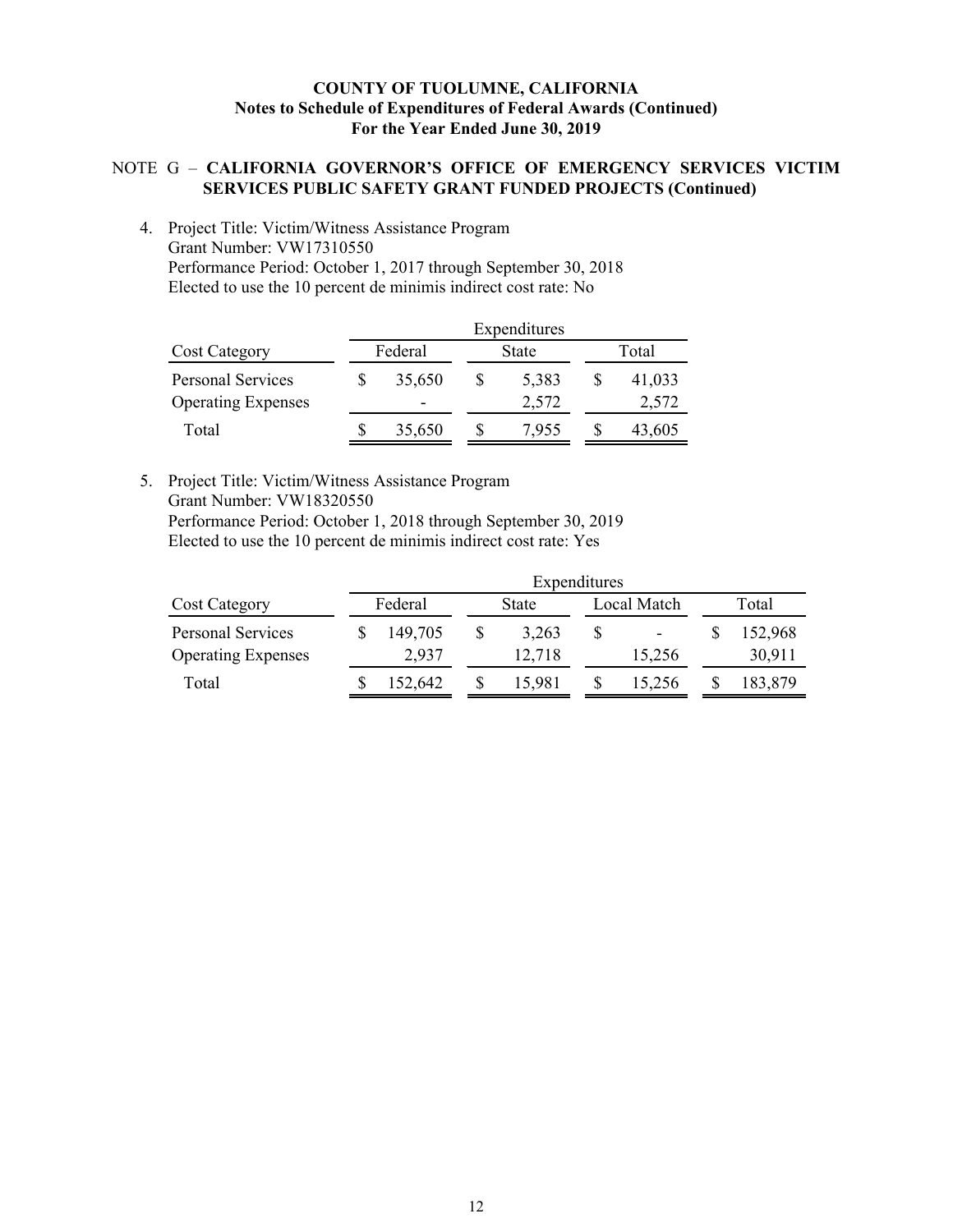## **COUNTY OF TUOLUMNE, CALIFORNIA Schedule of Findings and Questioned Costs For the Year Ended June 30, 2019**

## Section I – Summary of Auditor's Results

Financial Statements:

|                                          | Type of report the auditor issued on whether the financial<br>statements audited were prepared in accordance with GAAP:<br>Unmodified |                                                       |                |  |  |  |  |  |  |
|------------------------------------------|---------------------------------------------------------------------------------------------------------------------------------------|-------------------------------------------------------|----------------|--|--|--|--|--|--|
|                                          | Internal control over financial reporting:                                                                                            |                                                       |                |  |  |  |  |  |  |
|                                          | • Material weakness(es) identified?                                                                                                   |                                                       | N <sub>o</sub> |  |  |  |  |  |  |
|                                          |                                                                                                                                       | • Significant deficiency(ies) identified?             | None reported  |  |  |  |  |  |  |
|                                          |                                                                                                                                       | Noncompliance material to financial statements noted? | N <sub>o</sub> |  |  |  |  |  |  |
| Federal Awards:                          |                                                                                                                                       |                                                       |                |  |  |  |  |  |  |
|                                          |                                                                                                                                       | Internal control over major federal programs:         |                |  |  |  |  |  |  |
|                                          | N <sub>o</sub><br>• Material weakness(es) identified?                                                                                 |                                                       |                |  |  |  |  |  |  |
|                                          | • Significant deficiency(ies) identified?                                                                                             |                                                       |                |  |  |  |  |  |  |
|                                          | Type of auditor's report issued on                                                                                                    |                                                       |                |  |  |  |  |  |  |
|                                          |                                                                                                                                       | compliance for major federal programs:                | Unmodified     |  |  |  |  |  |  |
|                                          | Any audit findings disclosed that are required to be reported in<br>accordance with 2 CFR $200.516(a)$ ?                              |                                                       |                |  |  |  |  |  |  |
|                                          |                                                                                                                                       | Identification of major federal programs:             |                |  |  |  |  |  |  |
|                                          | <b>CFDA Number</b>                                                                                                                    | <b>Name of Federal Program or Cluster</b>             |                |  |  |  |  |  |  |
|                                          | 14.272                                                                                                                                | National Disaster Resilience Competition              |                |  |  |  |  |  |  |
|                                          | Payments in Lieu of Taxes<br>15.226                                                                                                   |                                                       |                |  |  |  |  |  |  |
|                                          | Airport Improvement Program<br>20.106                                                                                                 |                                                       |                |  |  |  |  |  |  |
|                                          | Highway Planning and Construction<br>20.205                                                                                           |                                                       |                |  |  |  |  |  |  |
|                                          | Public Transportation Emergency Relief Program<br>20.527                                                                              |                                                       |                |  |  |  |  |  |  |
|                                          |                                                                                                                                       | Dollar threshold used to distinguish between          |                |  |  |  |  |  |  |
| type A and type B programs:<br>\$791,530 |                                                                                                                                       |                                                       |                |  |  |  |  |  |  |

Auditee qualified as a low-risk auditee? No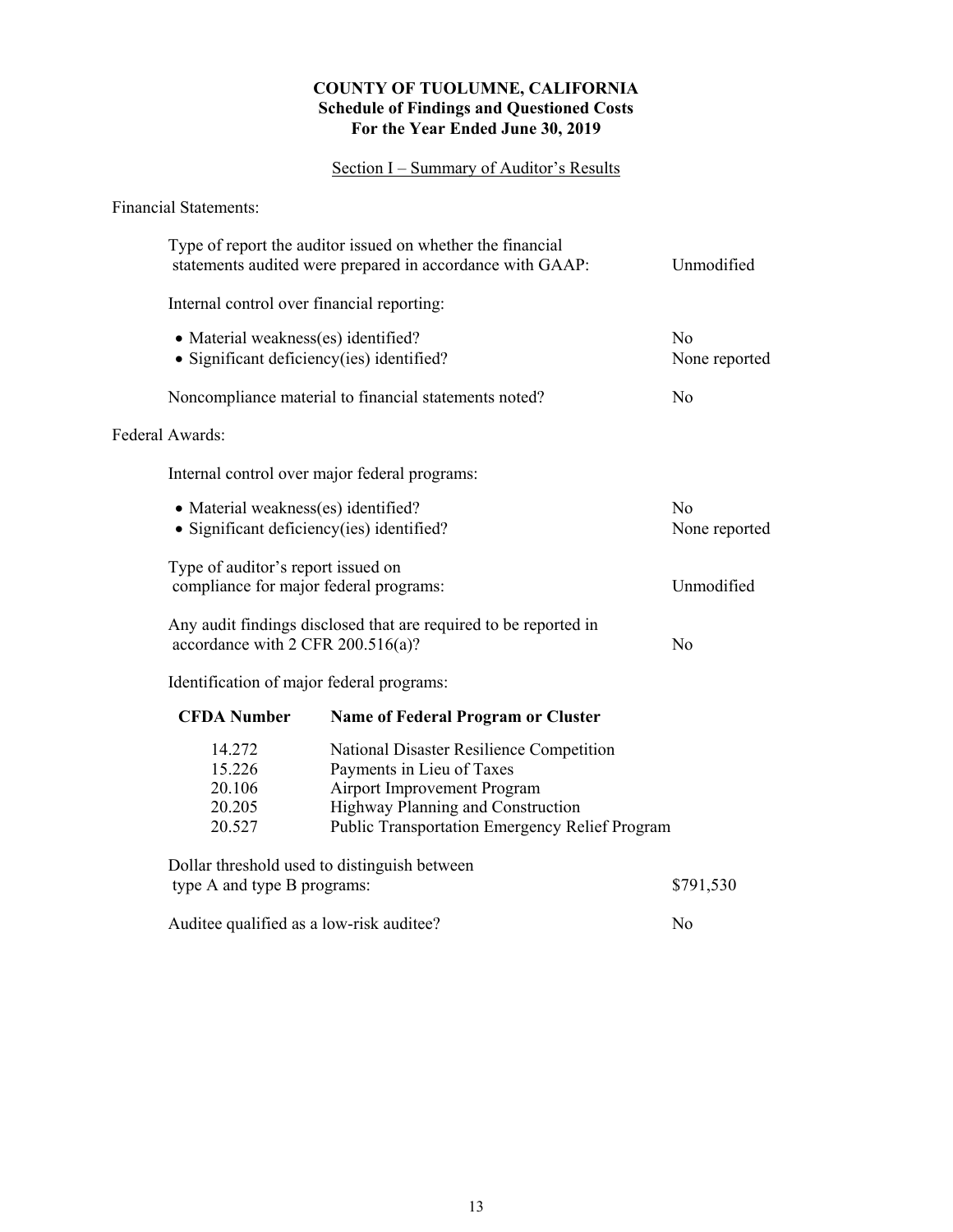## **COUNTY OF TUOLUMNE, CALIFORNIA Schedule of Findings and Questioned Costs (Continued) For the Year Ended June 30, 2019**

Section II – Financial Statement Findings

No matters were reported.

Section III – Federal Award Findings and Questioned Costs

No matters were reported.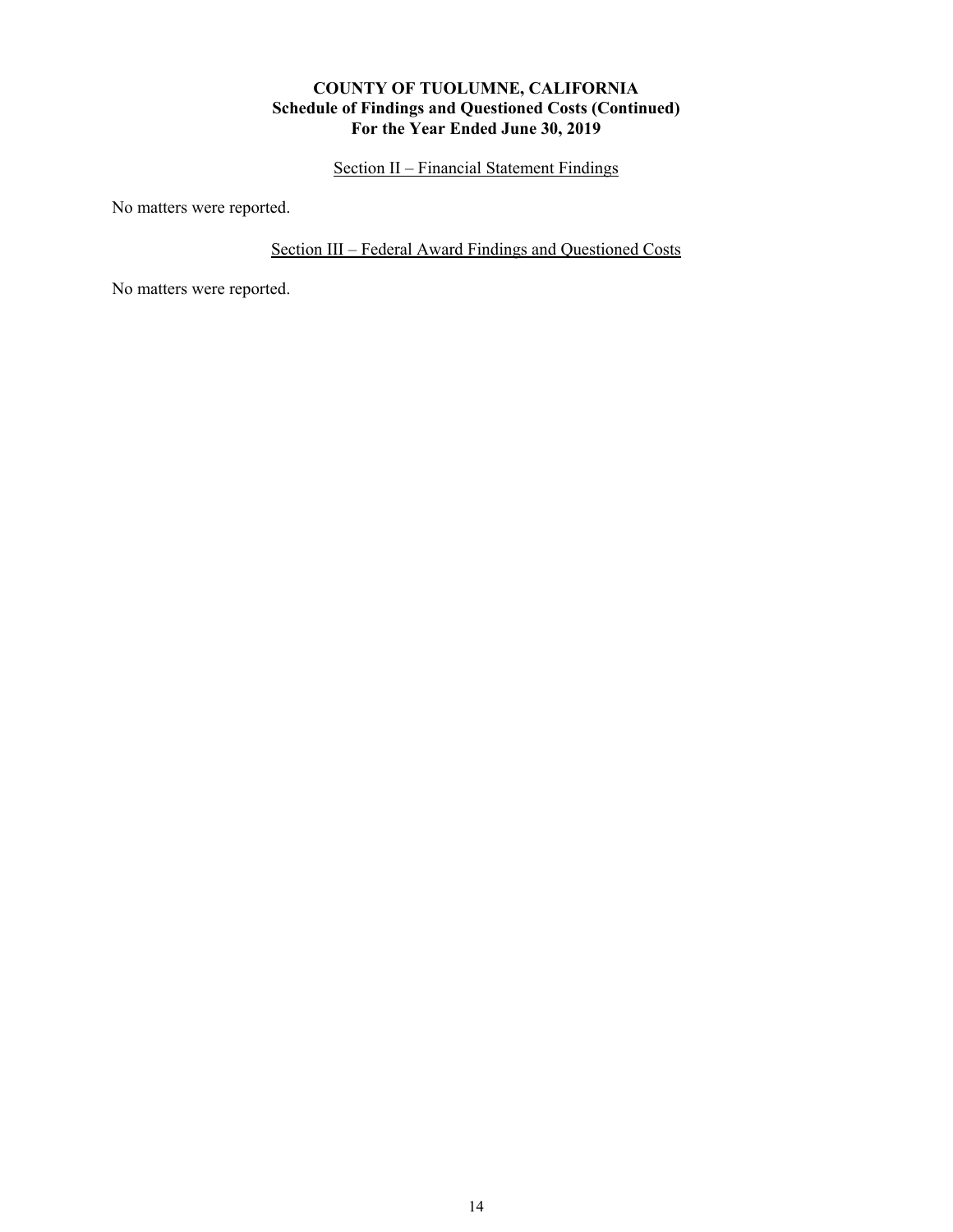### Section II – Financial Statement Findings

| <b>Reference Number:</b> | 2018-001                         |
|--------------------------|----------------------------------|
| <b>Type of Finding:</b>  | <b>Instance of Noncompliance</b> |

### **Criteria:**

Title 2–Grants and Agreements, Subtitle A–Office of Management and Budget Guidance for Grants and Agreements, Chapter II–Office of Management and Budget Guidance, Part 200–Uniform Administrative Requirements, Cost Principles, and Audit Requirements for Federal Awards, Subpart F–Audit Requirements, Auditees, §200.512 Report submission (2 CFR 200.512):

### (a) General.

(1) The audit must be completed and the data collection form described in paragraph (b) of this section and reporting package described in paragraph (c) of this section must be submitted within the earlier of 30 calendar days after receipt of the auditor's report(s), or nine months after the end of the audit period.

## **Condition:**

The County's single audit reports for the year ended June 30, 2018, which were due by March 31, 2019, were issued on October 4, 2019, making it late and therefore not in compliance with 2 CFR 200.512.

### **Effect:**

The lateness of the County's single audit reports for the year ended June 30, 2018 may cause some grantors to either withhold or discontinue funding pending the release of the single audit reports. In addition, submitting the reports late precludes the County from being considered a low-risk auditee in the subsequent year. As a result, the auditors will be required to audit at least 40% of the County's federal award expenditures for the year ended June 30, 2019 rather than 20% required if the County still qualified as a low-risk auditee.

### **Cause:**

The County's single audit reports for the year ended June 30, 2018 were issued late because the County's annual financial report for the year ended June 30, 2018 was issued late, which was mainly attributable to the County installing a new ERP system with limited resources, family health issues of the Auditor-Controller, and vacancies of key staff employees due to health issues and retirement.

### **Recommendation:**

We recommend that the County take the necessary steps to obtain adequate resources needed to issue the County's annual financial report and single audit reports to meet Uniform Guidance report submission deadlines.

### **County's Response:**

A work plan has been designed to have two staff members work on audit and have report to outside auditors by January 1, 2020, which should enable the County to issue the reports by March 31, 2020.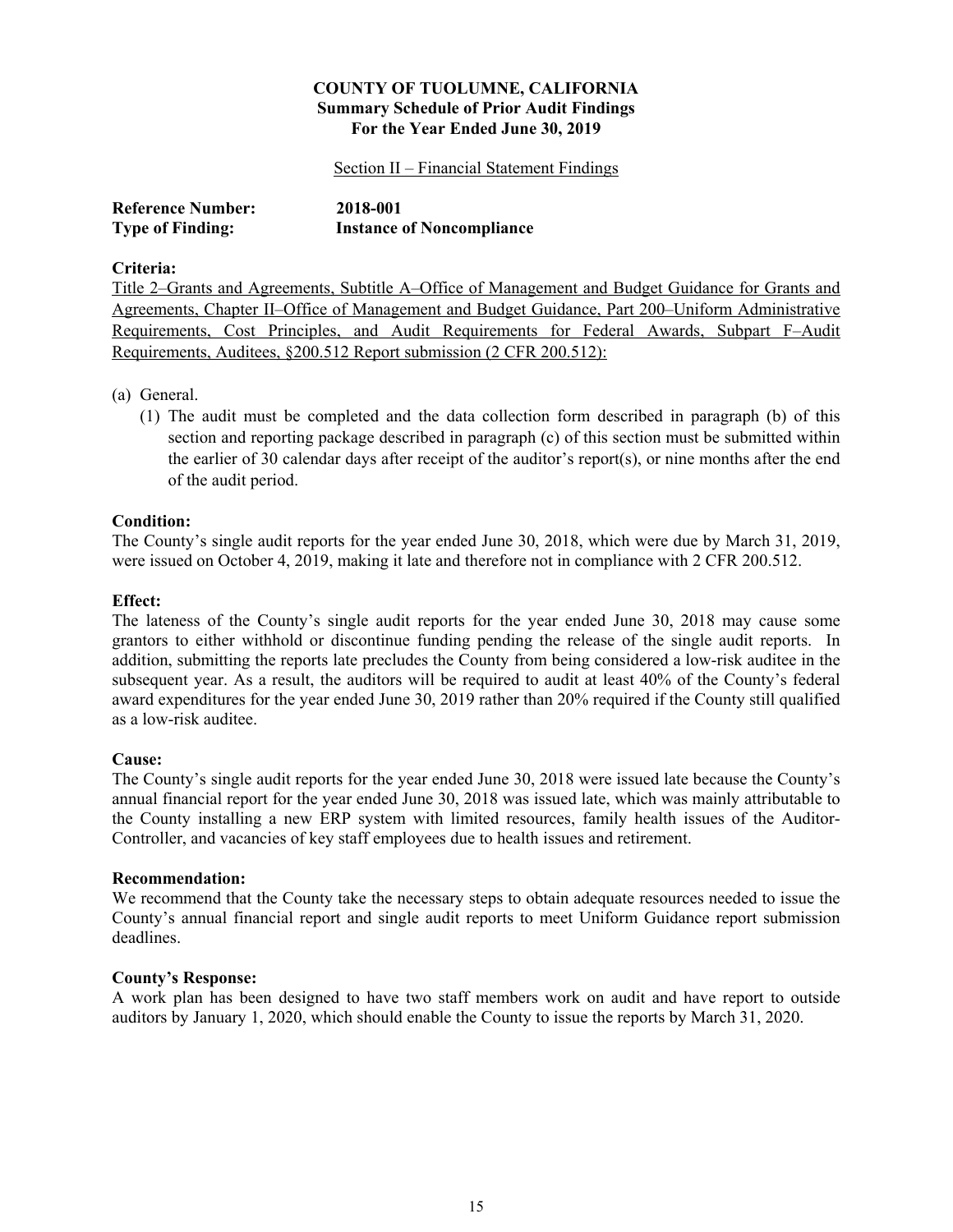### Section II – Financial Statement Findings (Continued)

### **Status:**

On June 18, 2020, the Office of Management and Budget (OMB) issued Memorandum M-20-26, *Extension of Administrative Relief for Recipients and Applicants of Federal Financial Assistance Directly Impacted by the Novel Coronavirus (COVID-19) due to Loss of Operations*, which confirmed the previously issued OMB Memo (M-20-17) that had provided a 6-month extension for submitting June 30, 2019 fiscal year-end single audits with the Federal Audit Clearinghouse (FAC), normally due March 30, 2020, to September 30, 2020. As this single audit report is being filed with the FAC prior to September 30, 2020, the recommendation is considered implemented.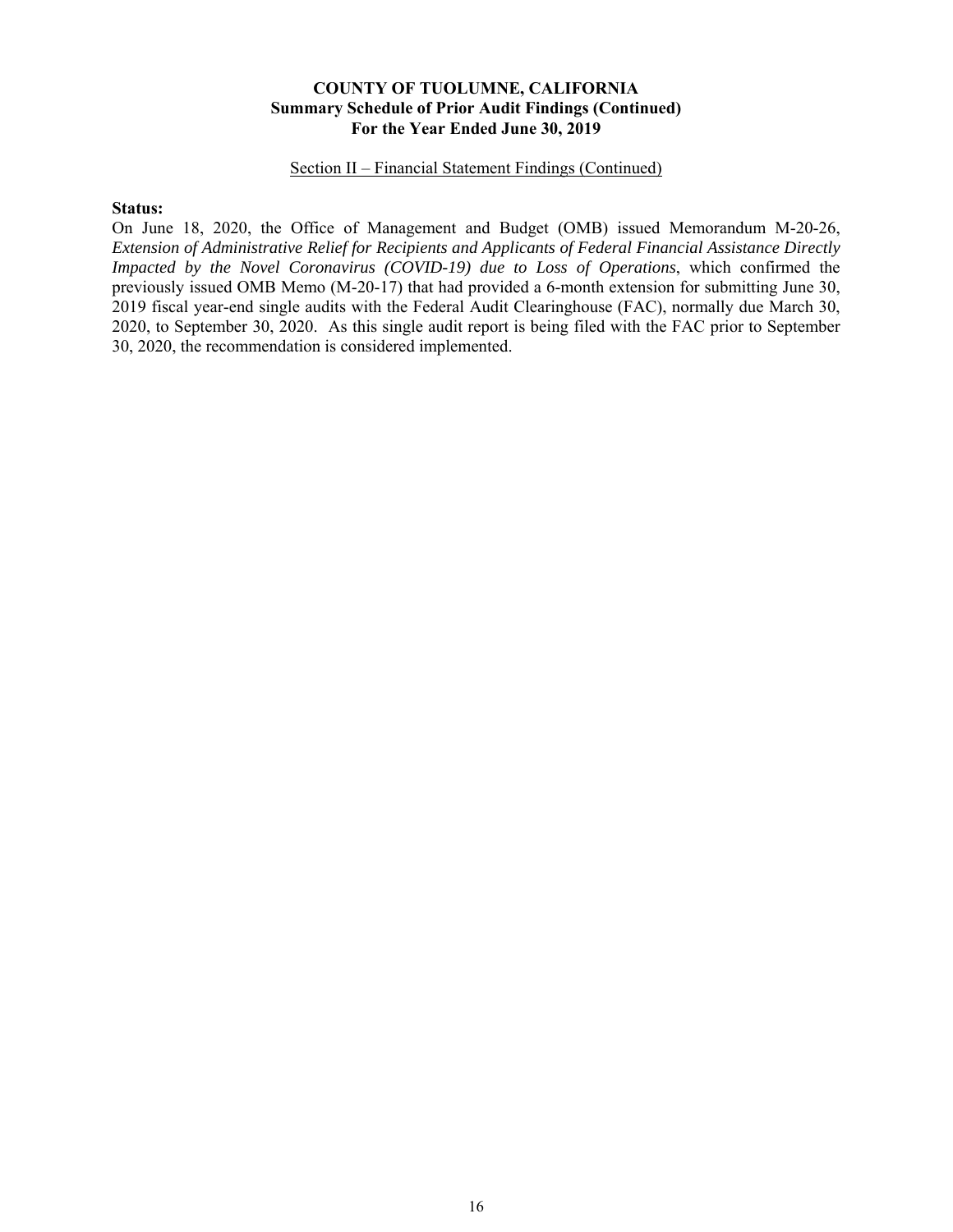Federal Award Findings and Questioned Costs

| <b>Reference Number:</b>       | 2017-001                                                    |
|--------------------------------|-------------------------------------------------------------|
| <b>Type of Finding:</b>        | <b>Significant Deficiency and Instance of Noncompliance</b> |
| <b>Federal Program Title:</b>  | <b>Temporary Assistance for Needy Families</b>              |
| <b>Federal Catalog Number:</b> | 93.558                                                      |
| <b>Pass-Through Agency:</b>    | <b>California Department of Social Services</b>             |
| <b>Award Number and Year:</b>  | 151-25-30; 2016-17                                          |
| <b>Federal Agency:</b>         | <b>U.S. Department of Health and Human Services</b>         |
| <b>Category of Finding:</b>    | <b>Subrecipient Monitoring</b>                              |

**Criteria:**

Title 2–Grants and Agreements, Subtitle A–Office of Management and Budget Guidance for Grants and Agreements, Chapter II–Office of Management and Budget Guidance, Part 200–Uniform Administrative Requirements, Cost Principles, and Audit Requirements for Federal Awards, Subpart D–Post Federal Award Requirements, Standards for Financial and Program Management, §200.303 Internal controls (2 CFR 200.303):

The non-Federal entity must:

(a) Establish and maintain effective internal control over the Federal award that provides reasonable assurance that the non-Federal entity is managing the Federal award in compliance with Federal statutes, regulations, and the terms and conditions of the Federal award. These internal controls should be in compliance with guidance in "Standards for Internal Control in the Federal Government" issued by the Comptroller General of the United States or the "Internal Control Integrated Framework," issued by the Committee of Sponsoring Organizations of the Treadway Commission (COSO).

Title 2–Grants and Agreements, Subtitle A–Office of Management and Budget Guidance for Grants and Agreements, Chapter II–Office of Management and Budget Guidance, Part 200–Uniform Administrative Requirements, Cost Principles, and Audit Requirements for Federal Awards, Subpart D–Post Federal Award Requirements, Subrecipient Monitoring and Management, §200.331 Requirements for passthrough entities (2 CFR 200.331):

All pass-through entities must:

(a) Ensure that every subaward is clearly identified to the subrecipient as a subaward and includes the following information at the time of the subaward and if any of these data elements change, include the changes in subsequent subaward modification. When some of this information is not available, the pass-through entity must provide the best information available to describe the Federal award and subaward. Required information includes:

(1) Federal Award Identification.

- (i) Subrecipient name (which must match the name associated with its unique entity identifier);
- (ii) Subrecipient's unique entity identifier;
- (iii) Federal Award Identification Number (FAIN);
- (iv) Federal Award Date (see §200.39 Federal award date) of award to the recipient by the Federal agency;
- (v) Subaward Period of Performance Start and End Date;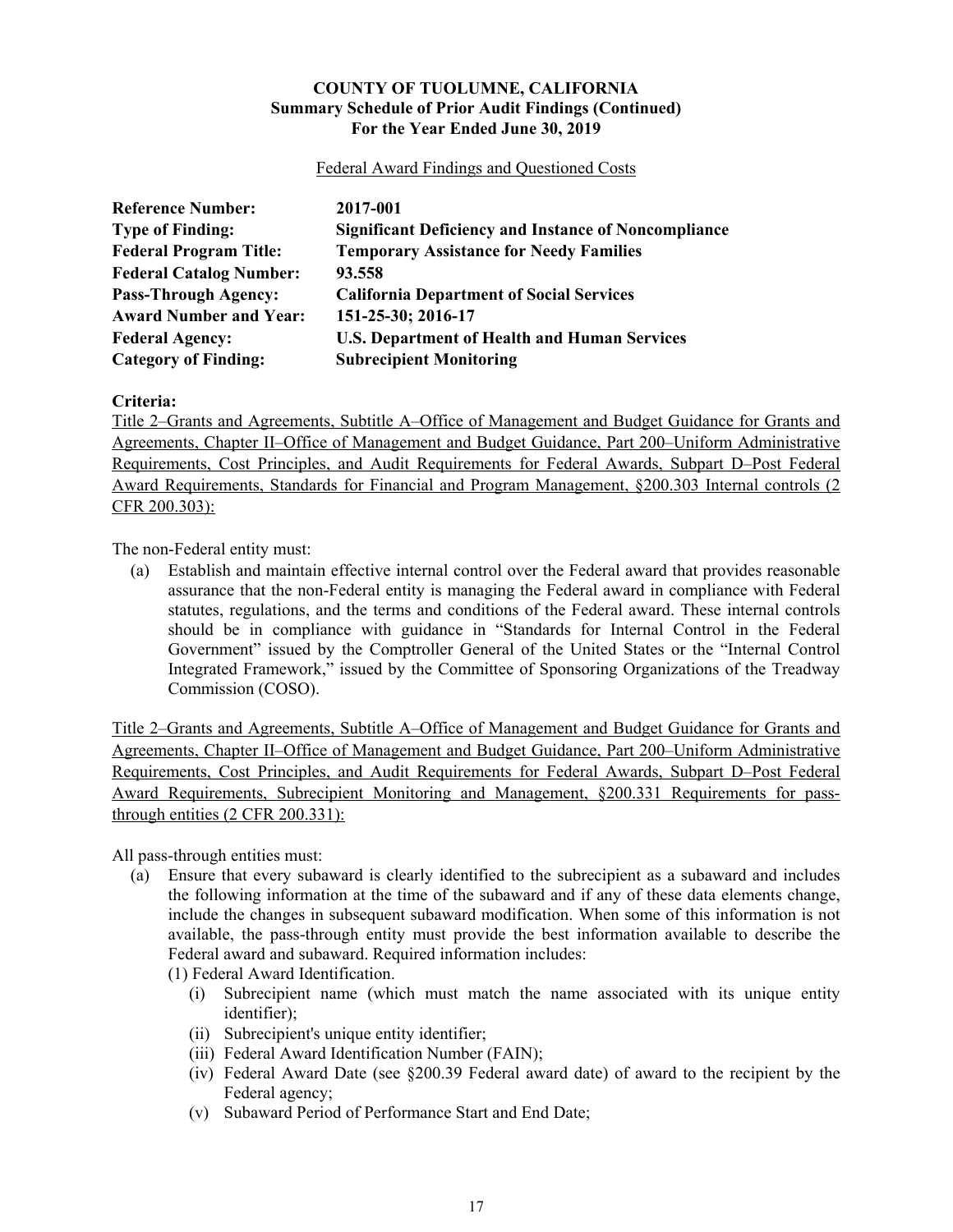### Federal Award Findings and Questioned Costs (Continued)

- (vi) Amount of Federal Funds Obligated by this action by the pass-through entity to the subrecipient;
- (vii) Total Amount of Federal Funds Obligated to the subrecipient by the pass-through entity including the current obligation;
- (viii) Total Amount of the Federal Award committed to the subrecipient by the pass-through entity;
- (ix) Federal award project description, as required to be responsive to the Federal Funding Accountability and Transparency Act (FFATA);
- (x) Name of Federal awarding agency, pass-through entity, and contact information for awarding official of the Pass-through entity;
- (xi) CFDA Number and Name; the pass-through entity must identify the dollar amount made available under each Federal award and the CFDA number at time of disbursement;
- (xii) Identification of whether the award is R&D; and
- (xiii) Indirect cost rate for the Federal award (including if the de minimis rate is charged per §200.414 Indirect (F&A) costs).
- (b) Evaluate each subrecipient's risk of noncompliance with Federal statutes, regulations, and the terms and conditions of the subaward for purposes of determining the appropriate subrecipient monitoring described in paragraphs (d) and (e) of this section, which may include consideration of such factors as:
	- (1) The subrecipient's prior experience with the same or similar subawards;
	- (2) The results of previous audits including whether or not the subrecipient receives a Single Audit in accordance with Subpart F–Audit Requirements of this part, and the extent to which the same or similar subaward has been audited as a major program;
	- (3) Whether the subrecipient has new personnel or new or substantially changed systems; and
	- (4) The extent and results of Federal awarding agency monitoring (e.g., if the subrecipient also receives Federal awards directly from a Federal awarding agency).

## **Condition:**

The County Department of Social Services (Social Services) did not communicate to its subrecipient the required federal award data elements upon making the subaward, including identifying the award as a subaward. In addition, Social Services did not evaluate the subrecipient's risk of noncompliance with federal statutes, regulations, and the terms and condition of the subaward.

### **Cause:**

Social Services does not have a process in place to ensure the required information is communicated to subrecipients. In addition, Social Services did not develop policies and procedures for evaluating subrecipients' risk of noncompliance with federal statutes, regulations, and the terms and conditions.

### **Effect:**

Not communicating federal award data elements to subrecipients could result in subrecipients not using and reporting subawards in accordance with federal statutes, regulations, and the terms and conditions of the federal award. Also, in the absence of a risk assessment process for determining appropriate monitoring procedures, sufficient and effective monitoring may not occur for subrecipients most at risk of noncompliance with federal statutes, regulations, and the terms and conditions of the subaward.

### **Questioned Costs:**

No questioned costs were identified.